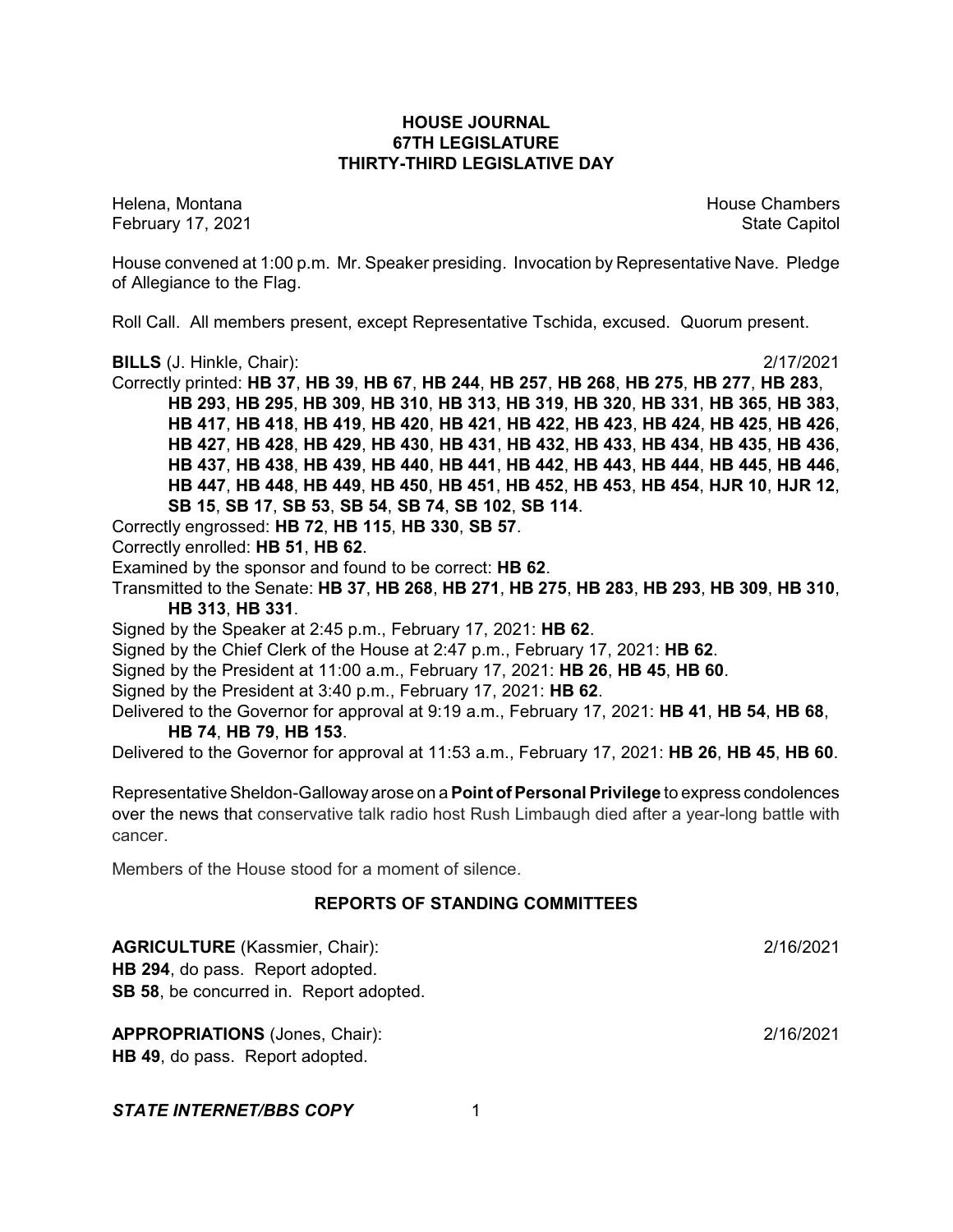**HB 72**, introduced bill, be amended as follows:

1. Title, line 6. Following: "FOR" Strike: "A"

2. Title, line 6. Strike: "CONTRIBUTION" Insert: "CONTRIBUTIONS FROM A STATE SPECIAL REVENUE ACCOUNT; PROVIDING FOR TRANSFERS"

3. Title, line 6 through line 8. Strike: "FROM" on line 6 through "MCA" on line 8

4. Title, line 8. Strike: the second "AND" Insert: "AMENDING SECTION 44-1-504, MCA; AND" Following: "DATE" Insert: "AND A CONTINGENT TERMINATION DATE"

5. Page 1.

Strike: everything after the enacting clause

Following: line 11

Insert: "**Section 1.** Section 44-1-504, MCA, is amended to read:

#### "**44-1-504. Special revenue account to partially fund highway patrol officers'**

salaries. (1) There is an account in the state special revenue fund provided for in 17-2-102. (2) The money in the account is for the department of justice to fund, pursuant to 2-18-

303(5):

(a) the base salary and associated operating costs for highway patrol officer positions; and

(b) biennial salary increases for highway patrol officers.

(3) (a) By August 15, 2021, the state treasurer shall transfer \$4 million from the account to the highway patrol officers' retirement pension trust fund.

(b) By August 15, 2022, the state treasurer shall transfer \$2 million from the account to the highway patrol officers' retirement pension trust fund.

(4) Starting July 1, 2023, and in each fiscal year thereafter, the state treasurer shall transfer \$500,000 from the account to the highway patrol officers' retirement pension trust fund by August 15.""

Insert: "NEW SECTION. **Section 2. Effective date.** [This act] is effective July 1, 2021." Insert: "NEW SECTION. **Section 3. Contingent termination.** [This act] terminates when the public employees' retirement board notifies the code commissioner in writing that the board's actuary has determined that the funded ratio for the highway patrol officers' retirement pension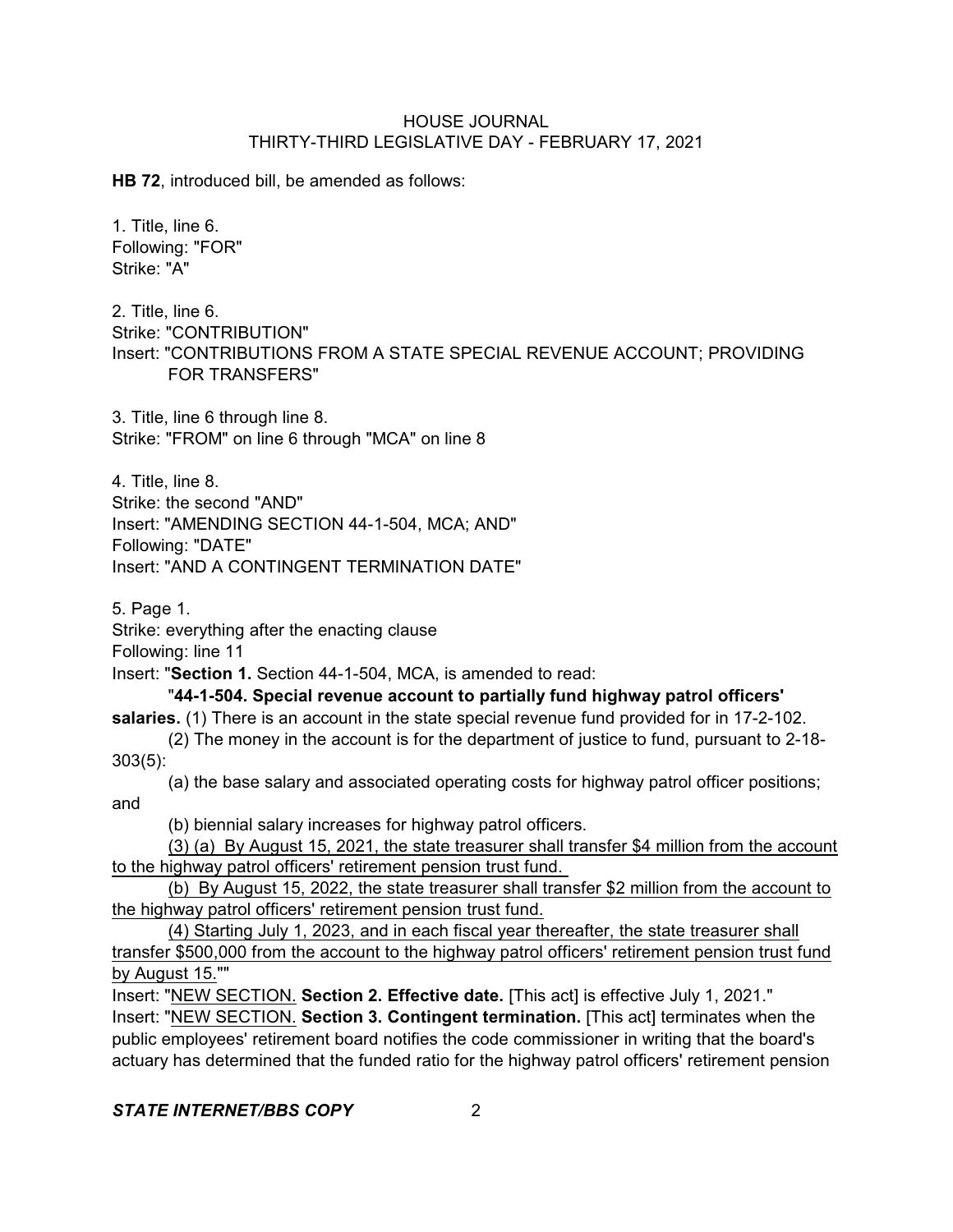trust system is at least 100%. The board shall notify the code commissioner within 30 days of the actuary's determination."

And, as amended, do pass. Report adopted.

**HB 139**, do pass. Report adopted. **HB 146**, do pass. Report adopted. **HB 330**, introduced bill, be amended as follows:

1. Title, line 10. Following: "STUDIES;" Insert: "PROVIDING TRANSFERS;"

2. Title, line 11. Following: "AN" Insert: "IMMEDIATE"

3. Page 5, line 8. Following: "expended" Strike: "or fully encumbered"

4. Page 5, line 23. Following: "members" Insert: "who are not officials or employees in the executive or legislative branches"

5. Page 6, line 2. Strike: "mechanisms for" Insert: "probable"

6. Page 6, line 2. Strike: "expenditure trends in" Insert: "expenditures by"

7. Page 6, line 3. Following: "government" Insert: "for services, including but not limited to: (i) health care; (ii) human services; (iii) elementary and secondary education; (iv) higher education; (v) pensions; (vi) public safety and corrections;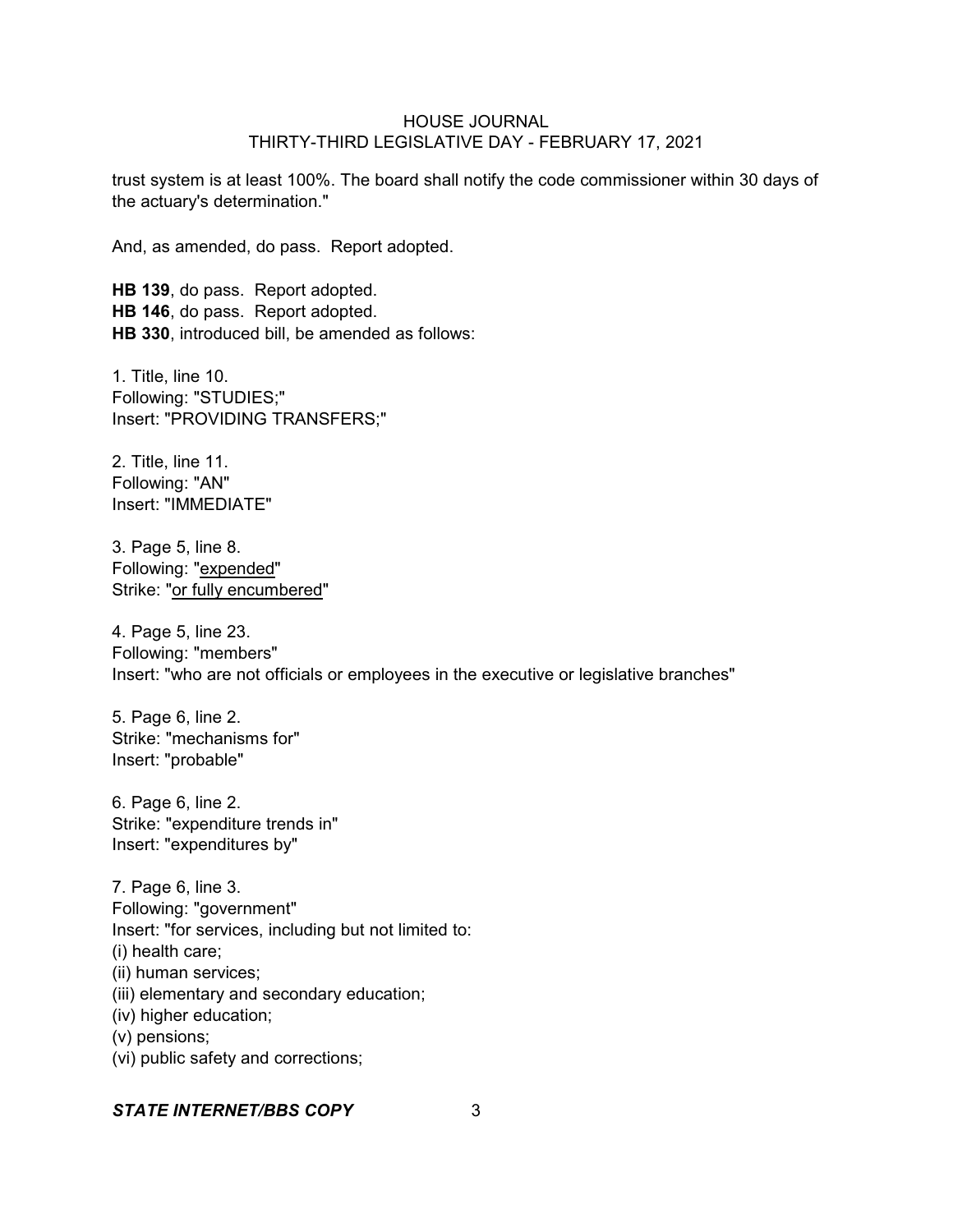(vii) infrastructure and public works" Following: "government;"

Insert: "and (viii) programs historically funded by revenue generated from natural resource taxes."

8. Page 6, line 8. Following: the third "of" Strike: "state and local"

9. Page 6, line 15. Strike: "member" Insert: "members"

10. Page 6, line 19 through line 22. Strike: subsection (3) in its entirety

11. Page 6. Following: line 23 Insert: "NEW SECTION. **Section 6. Transfers of funds.** By August 15, 2021, and August 15, 2022, the state treasurer shall transfer \$1.1 million from the account provided for in 33-2-708 to the general fund." **Renumber:** subsequent sections

12. Page 6, line 24. Strike: "June 30, 2021" Insert: "on passage and approval"

And, as amended, do pass. Report adopted.

**SB 110**, be concurred in. Report adopted.

**JUDICIARY** (Usher, Chair): 2/17/2021 **HB 337**, do pass. Report adopted. **HB 349**, do pass. Report adopted.

**LEGISLATIVE ADMINISTRATION** (J. Hinkle, Chair): 2/16/2021 **SB 57**, be amended as follows:

1. Page 178. Following: line 19 Insert: "NEWSECTION. **Section 139. Directions to code commissioner.**(1) Wherever a reference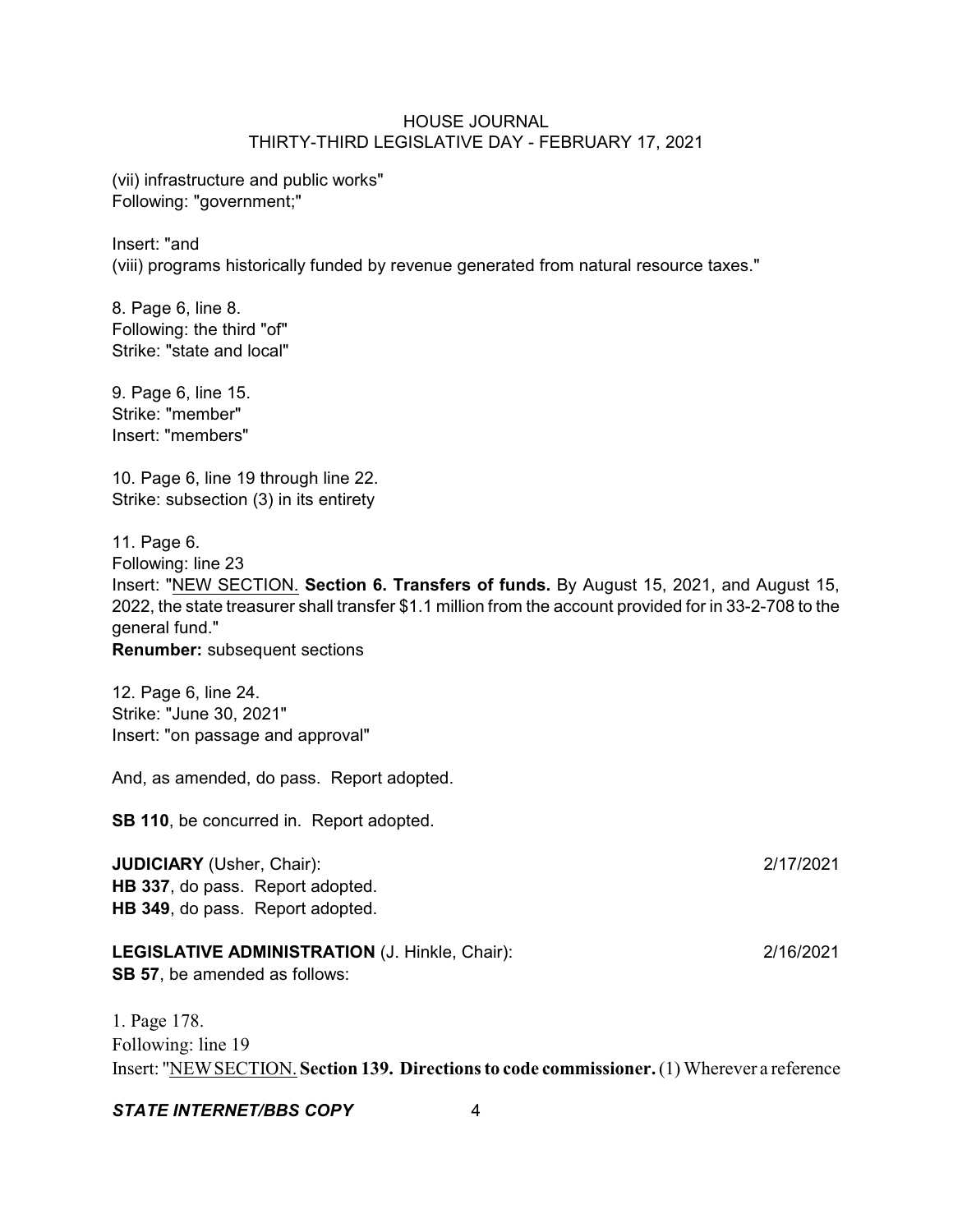to 5-11-210 appears in legislation enacted by the 2021 legislature and requires a new report to the legislature, the code commissioner is directed to include the report under the appropriate interim committee as listed in [section 1].

(2) Wherever a reference to 5-11-210 is repealed or stricken in legislation enacted by the 2021 legislature, the code commissioner is directed to strike that report from [section 1]." **Renumber:** subsequent sections

And, as amended, be concurred in. Report adopted.

| <b>LOCAL GOVERNMENT</b> (Custer, Chair): | 2/16/2021 |
|------------------------------------------|-----------|
| HB 269, do pass. Report adopted.         |           |
| HB 292, do pass. Report adopted.         |           |
| HB 304, do pass. Report adopted.         |           |
|                                          |           |
| <b>TAXATION</b> (Beard, Chair):          | 2/17/2021 |
| HB 298, do pass. Report adopted.         |           |

## **MESSAGES FROM THE SENATE**

| <b>Senate bills</b> passed and transmitted to the House for concurrence: | 2/15/2021 |
|--------------------------------------------------------------------------|-----------|
|                                                                          |           |

**SB 98**, introduced by B. Gillespie **SB 113**, introduced by S. Fitzpatrick **SB 120**, introduced by J. Esp **SB 126**, introduced by K. Regier **SB 148**, introduced by B. Gillespie

#### **FIRST READING AND COMMITMENT OF BILLS**

The following House bills were introduced, read first time, and referred to committees:

**HB 430**, introduced by K. Whitman, M. Binkley, L. Brewster, E. Buttrey, J. Dooling, J. Fuller, S. Galloway, F. Garner, S. Greef, E. Hill, K. Holmlund, M. Hopkins, D. Loge, M. Malone, B. Mercer, J. Patelis, B. Phalen, V. Ricci, S. Vinton, T. Welch, referred to Judiciary.

**HB 431**, introduced by M. Dunwell, referred to Taxation.

**HB 432**, introduced by S. Gunderson, referred to Taxation.

**HB 433**, introduced by B. Ler, W. Galt, J. Kassmier, B. Phalen, S. Hinebauch, referred to Agriculture.

**HB 434**, introduced by S. Kerns, E. Buttrey, W. Galt, J. Patelis, referred to Business and Labor. **HB 435**, introduced by B. Mercer, S. Fitzpatrick, referred to Judiciary.

**HB 436**, introduced by S. Kerns, S. Berglee, C. Hinkle, J. Hinkle, B. Usher, referred to Judiciary.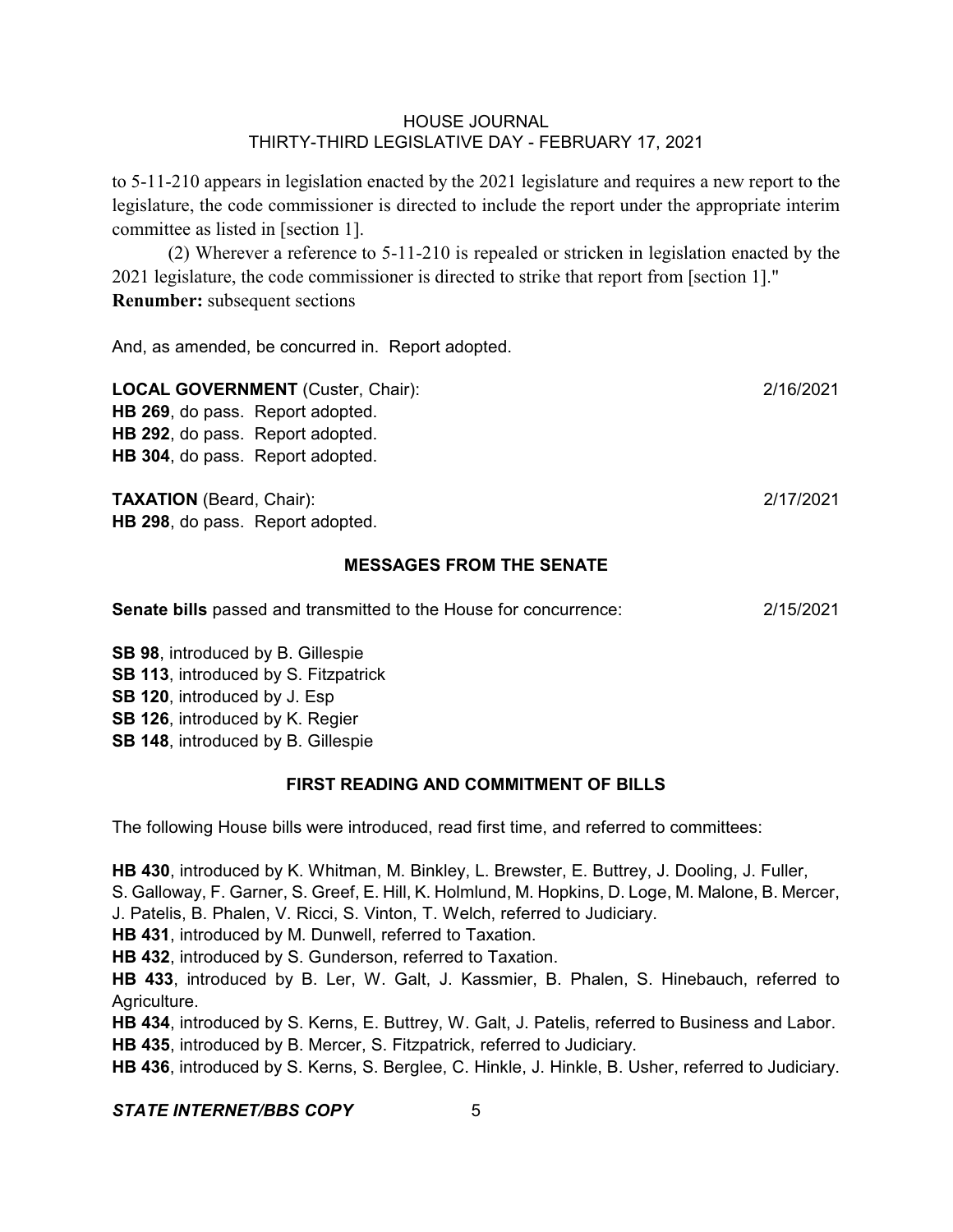**HB 437**, introduced by J. Keane, referred to Business and Labor. **HB 438**, introduced by S. Galloway, D. Bartel, D. Bedey, S. Berglee, M. Bertoglio, M. Binkley, L. Brewster, E. Buttrey, W. Curdy, J. Dooling, N. Duram, D. Fern, P. Fielder, T. France, G. Frazer, J. Fuller, M. Funk, W. Galt, F. Garner, J. Gillette, S. Gist, S. Greef, S. Gunderson, D. Harvey, D. Hawk, E. Hill, C. Hinkle, J. Hinkle, M. Hopkins, J. Kassmier, J. Keane, E. Kerr-Carpenter, C. Knudsen, R. Knudsen, D. Lenz, B. Ler, D. Loge, M. Malone, M. Marler, R. Marshall, W. McKamey, B. Mercer, B. Mitchell, T. Moore, F. Nave, M. Noland, S. Novak, J. Patelis, B. Phalen, J. Read, L. Reksten, V. Ricci, J. Schillinger, K. Seekins-Crowe, L. Sheldon-Galloway, D. Skees, F. Smith, E. Stafman, M. Stromswold, M. Thane, J. Trebas, B. Tschida, B. Usher, S. Vinton, K. Walsh, T. Welch, R. Whiteman Pena, M. Weatherwax, K. Whitman, J. Windy Boy, K. Zolnikov, D. Ankney, M. Blasdel, K. Bogner, B. Brown, J. Cohenour, M. Cuffe, J. Esp, S. Fitzpatrick, T. Gauthier, B. Gillespie, G. Hertz, S. Hinebauch, B. Hoven, D. Howard, D. Kary, B. Keenan, R. Lynch, T. McGillvray, K. Regier, D. Salomon, J. Welborn, referred to Transportation. **HB 439**, introduced by S. Galloway, M. Binkley, E. Buttrey, W. Galt, F. Garner, S. Gist, E. Hill, C. Hinkle, C. Knudsen, B. Ler, B. Mercer, F. Nave, M. Noland, J. Schillinger, K. Seekins-Crowe, B. Tschida, B. Usher, S. Vinton, K. Zolnikov, D. Ankney, M. Blasdel, S. Fitzpatrick, G. Hertz, S. Hinebauch, D. Kary, B. Keenan, K. Regier, referred to Judiciary. **HB 440**, introduced by W. Curdy, referred to Business and Labor. **HB 441**, introduced by K. Kortum, referred to State Administration. **HB 442**, introduced by D. Skees, C. Knudsen, referred to Energy, Technology and Federal Relations. **HB 443**, introduced by D. Skees, referred to State Administration. **HB 444**, introduced by E. Buttrey, F. Garner, referred to Local Government. **HB 445**, introduced by B. Usher, referred to Business and Labor. **HB 446**, introduced by R. Marshall, referred to Business and Labor. **HB 447**, introduced by B. Mercer, referred to State Administration. **HB 448**, introduced by J. Kassmier, L. Brewster, P. Fielder, F. Garner, M. Hopkins, B. Ler, M. Malone, B. Phalen, T. Welch, K. Zolnikov, R. Tempel, referred to Energy, Technology and Federal Relations. **HB 449**, introduced by F. Garner, D. Fern, J. Fuller, B. Mercer, M. Blasdel, referred to Judiciary. **HB 450**, introduced by S. Gunderson, M. Noland, referred to Local Government. **HB 451**, introduced by R. Farris-Olsen, referred to Judiciary. **HB 452**, introduced by K. Kortum, referred to State Administration. **HB 453**, introduced by S. Galloway, D. Bartel, D. Bedey, M. Binkley, L. Brewster, N. Duram, P. Fielder, F. Garner, S. Gist, S. Gunderson, E. Hill, J. Kassmier, C. Knudsen, D. Lenz, B. Ler, D. Loge, M. Malone, R. Marshall, F. Nave, M. Noland, J. Schillinger, L. Sheldon-Galloway, B. Tschida, S. Vinton, R. Whiteman Pena, K. Whitman, K. Bogner, G. Hertz, S. Hinebauch, referred to Business and Labor. **HB 454**, introduced by V. Ricci, referred to Education.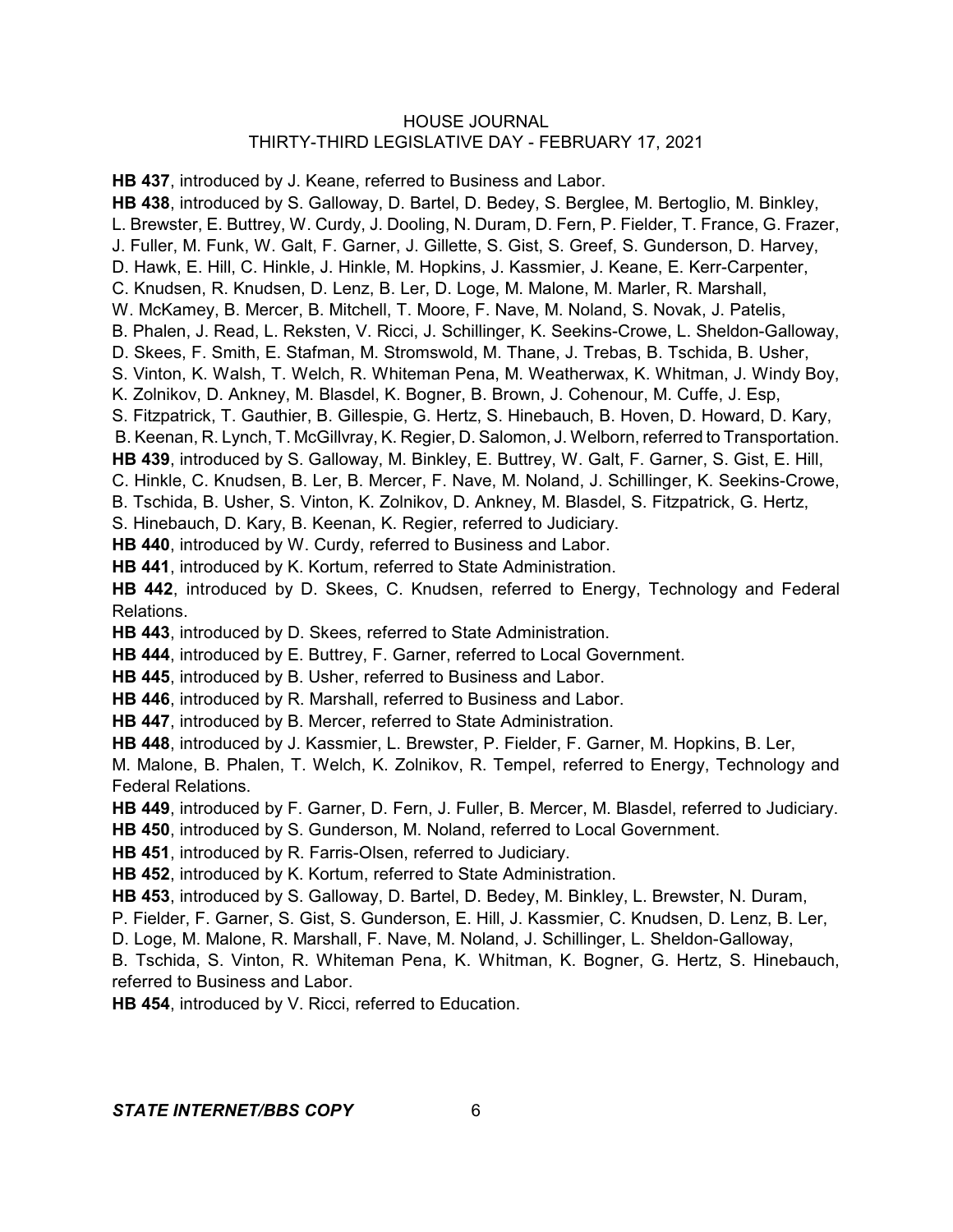The following House joint resolution was introduced, read first time, and referred to committee:

**HJR 12**, introduced by M. Dunwell, J. Windy Boy, referred to Judiciary.

The following Senate bills were introduced, read first time, and referred to committees:

**SB 98**, introduced by B. Gillespie, referred to Agriculture. **SB 113**, introduced by S. Fitzpatrick, referred to State Administration. **SB 120**, introduced by J. Esp, referred to State Administration. **SB 126**, introduced by K. Regier, referred to Taxation. **SB 148**, introduced by B. Gillespie, referred to Transportation.

# **SECOND READING OF BILLS (COMMITTEE OF THE WHOLE)**

Majority Leader Vinton moved the House resolve itself into a Committee of the Whole for consideration of business on second reading. Motion carried. Representative Garner in the chair.

Mr. Speaker: We, your Committee of the Whole, having had under consideration business on second reading, recommend as follows:

**HB 257** - Minority Leader Abbott moved consideration of **HB 257** be passed for the day. Motion **failed** as follows:

Yeas: Abbott, Bishop, Buckley, Caferro, Curdy, Dunwell, Farris-Olsen, Fern, France, Funk, Hamilton, Harvey, Hawk, Hayman, Karjala, Keane, Kelker, Keogh, Kerr-Carpenter, Kortum, Marler, Novak, Olsen, Running Wolf, Smith, Stafman, Stewart Peregoy, Sullivan, Tenenbaum, Thane, Weatherwax, Whiteman Pena, Windy Boy. Total 33

Nays: Anderson, Bartel, Beard, Bedey, Berglee, Bertoglio, Binkley, Brewster, Buttrey, Carlson, Custer, Dooling, Duram, Fielder, Fitzgerald, Fleming, Frazer, Fuller, Galloway, Garner, Gillette, Gist, Greef, Gunderson, Hill, Hinkle C, Hinkle J, Holmlund, Hopkins, Jones, Kassmier, Kerns, Knudsen C, Knudsen R, Lenz, Ler, Loge, Malone, Marshall, McKamey, Mercer, Mitchell, Moore, Nave, Noland, Patelis, Phalen, Putnam, Read, Regier A, Regier M, Reksten, Ricci, Schillinger, Seekins-Crowe, Sheldon-Galloway, Skees, Stromswold, Trebas, Usher, Vinton, Walsh, Welch, Whitman, Zolnikov, Mr. Speaker. Total 66

Voted absentee: None.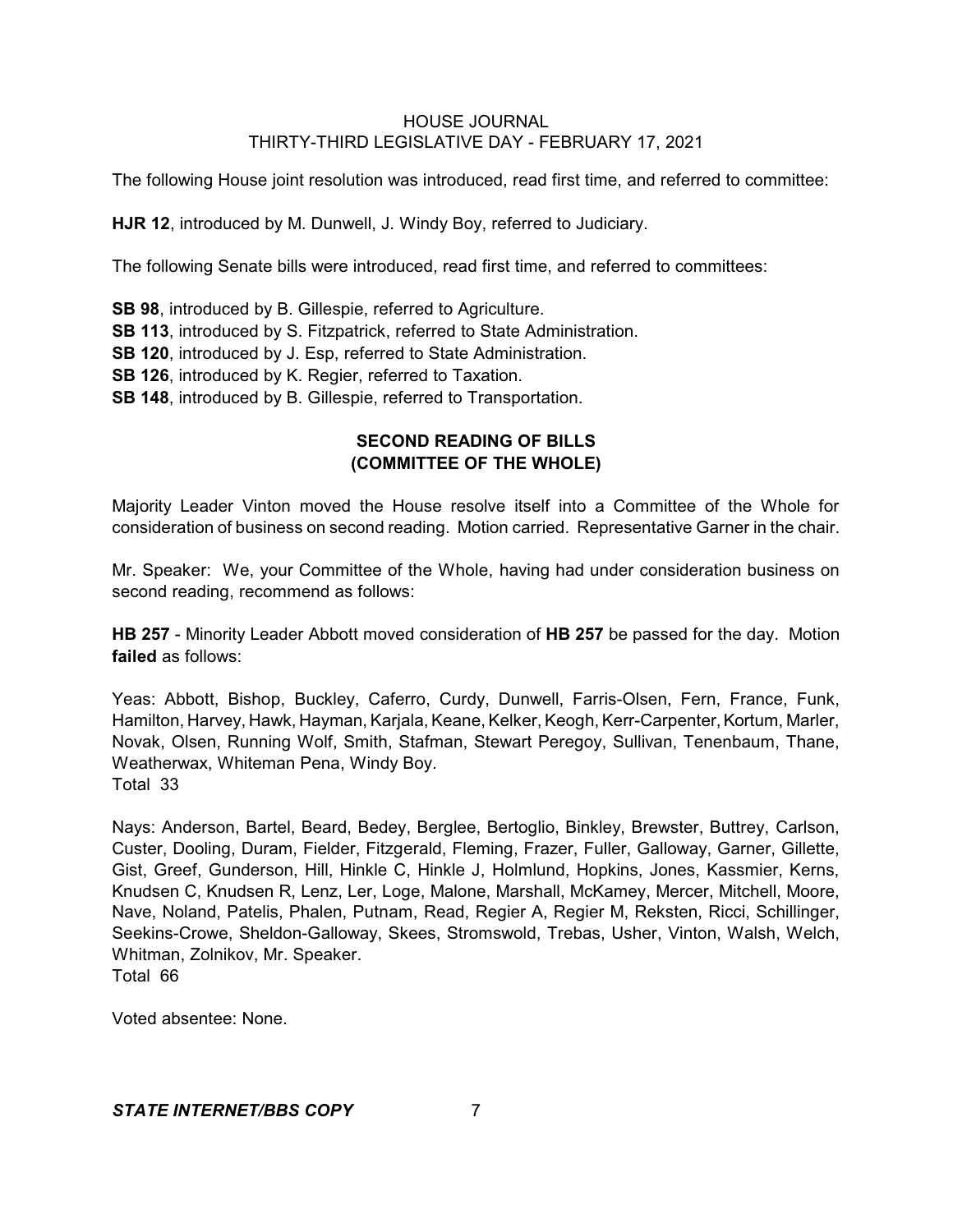Excused: Tschida. Total 1

Absent or not voting: None. Total 0

**HB 39** - Representative Lenz moved **HB 39** do pass. Motion carried as follows:

Yeas: Abbott, Anderson, Bartel, Beard, Bedey, Berglee, Bertoglio, Binkley, Bishop, Brewster, Buckley, Buttrey, Caferro, Carlson, Curdy, Custer, Dooling, Dunwell, Duram, Farris-Olsen, Fern, Fielder, Fitzgerald, Fleming, France, Frazer, Fuller, Funk, Galloway, Garner, Gillette, Gist, Greef, Gunderson, Hamilton, Harvey, Hawk, Hayman, Hill, Hinkle C, Hinkle J, Holmlund, Hopkins, Jones, Karjala, Kassmier, Keane, Kelker, Keogh, Kerns, Kerr-Carpenter, Knudsen C, Knudsen R, Kortum, Lenz, Ler, Loge, Malone, Marler, Marshall, McKamey, Mercer, Mitchell, Moore, Nave, Noland, Novak, Olsen, Patelis, Phalen, Putnam, Read, Regier A, Regier M, Reksten, Ricci, Running Wolf, Schillinger, Seekins-Crowe, Sheldon-Galloway, Skees, Smith, Stafman, Stewart Peregoy, Stromswold, Sullivan, Tenenbaum, Thane, Trebas, Tschida, Usher, Vinton, Walsh, Weatherwax, Welch, Whiteman Pena, Whitman, Windy Boy, Zolnikov, Mr. Speaker. Total 100

Nays: None. Total 0

Voted absentee: Tschida, Aye.

Excused: Tschida. Total 1

Absent or not voting: None. Total 0

**HB 67** - Representative Jones moved **HB 67** do pass. Motion carried as follows:

Yeas: Abbott, Anderson, Bartel, Beard, Bedey, Berglee, Bertoglio, Binkley, Bishop, Brewster, Buckley, Buttrey, Caferro, Carlson, Curdy, Custer, Dooling, Dunwell, Duram, Farris-Olsen, Fern, Fielder, Fitzgerald, Fleming, France, Frazer, Fuller, Funk, Galloway, Garner, Gillette, Gist, Greef, Gunderson, Hamilton, Harvey, Hawk, Hayman, Hill, Hinkle C, Hinkle J, Holmlund, Hopkins, Jones, Karjala, Kassmier, Keane, Kelker, Keogh, Kerns, Kerr-Carpenter, Knudsen C, Knudsen R, Kortum, Lenz, Ler, Loge, Malone, Marler, Marshall, McKamey, Mercer, Mitchell, Moore, Nave, Noland, Novak, Patelis, Phalen, Putnam, Read, Regier A, Regier M, Reksten, Ricci, Running Wolf,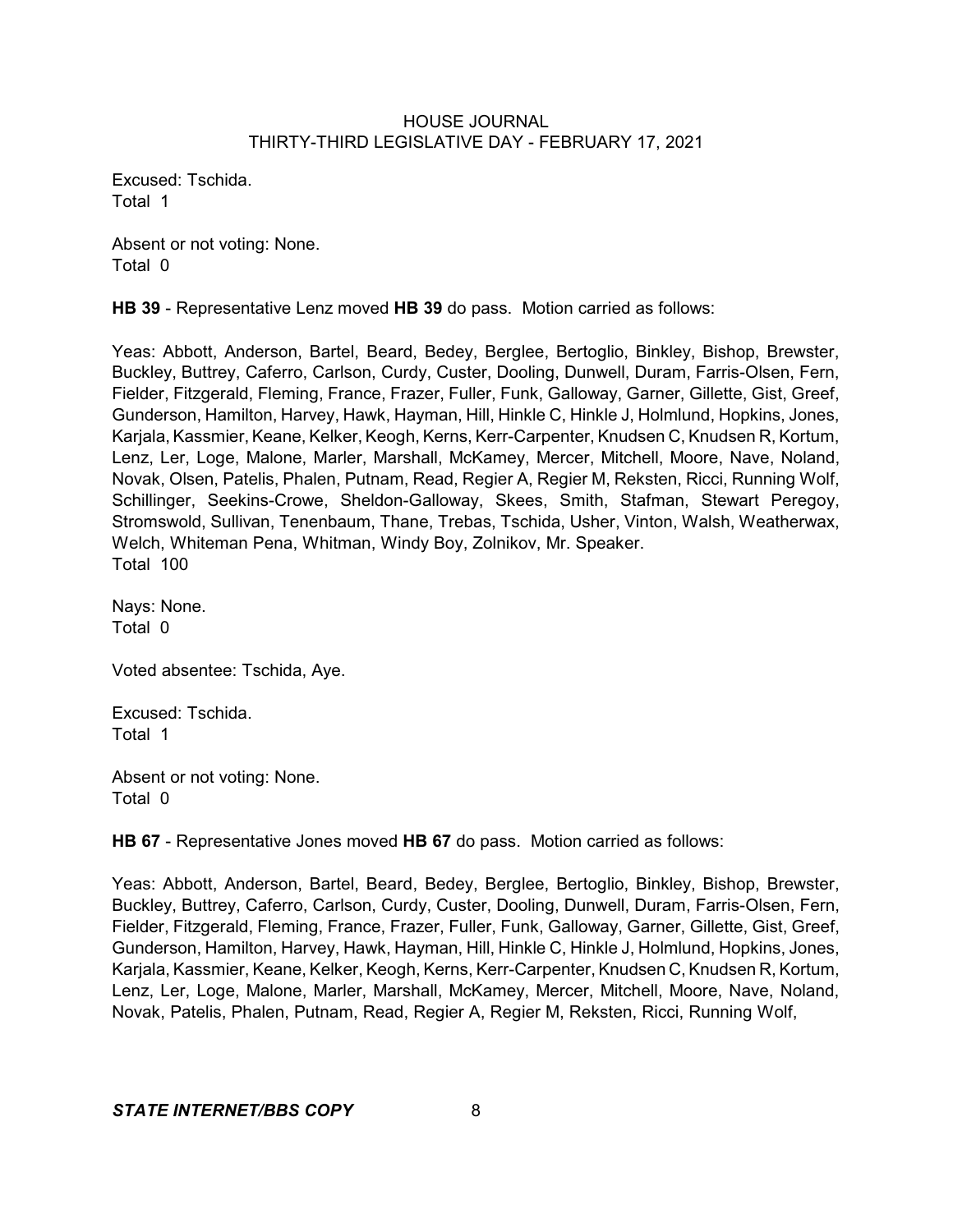Schillinger, Seekins-Crowe, Sheldon-Galloway, Skees, Smith, Stafman, Stromswold, Sullivan, Tenenbaum, Thane, Trebas, Tschida, Usher, Vinton, Walsh, Weatherwax, Welch, Whitman, Windy Boy, Zolnikov, Mr. Speaker. Total 97

Nays: Olsen, Stewart Peregoy, Whiteman Pena. Total 3

Voted absentee: Tschida, Aye.

Excused: Tschida. Total 1

Absent or not voting: None. Total 0

**HB 257** - Representative J. Hinkle moved **HB 257** do pass. Motion carried as follows:

Yeas: Anderson, Bartel, Beard, Bedey, Berglee, Bertoglio, Binkley, Brewster, Buttrey, Carlson, Dooling, Duram, Fielder, Fitzgerald, Fleming, Frazer, Fuller, Galloway, Garner, Gillette, Gist, Greef, Gunderson, Hill, Hinkle C, Hinkle J, Holmlund, Hopkins, Jones, Kassmier, Kerns, Knudsen C, Knudsen R, Lenz, Ler, Loge, Malone, Marshall, McKamey, Mercer, Mitchell, Moore, Nave, Noland, Patelis, Phalen, Putnam, Read, Regier A, Regier M, Reksten, Ricci, Schillinger, Seekins-Crowe, Sheldon-Galloway, Skees, Stromswold, Trebas, Tschida, Usher, Vinton, Walsh, Welch, Whitman, Zolnikov, Mr. Speaker.

Total 66

Nays: Abbott, Bishop, Buckley, Caferro, Curdy, Custer, Dunwell, Farris-Olsen, Fern, France, Funk, Hamilton, Harvey, Hawk, Hayman, Karjala, Keane, Kelker, Keogh, Kerr-Carpenter, Kortum, Marler, Novak, Olsen, Running Wolf, Smith, Stafman, Stewart Peregoy, Sullivan, Tenenbaum, Thane, Weatherwax, Whiteman Pena, Windy Boy. Total 34

Voted absentee: Tschida, Aye.

Excused: Tschida. Total 1

Absent or not voting: None. Total 0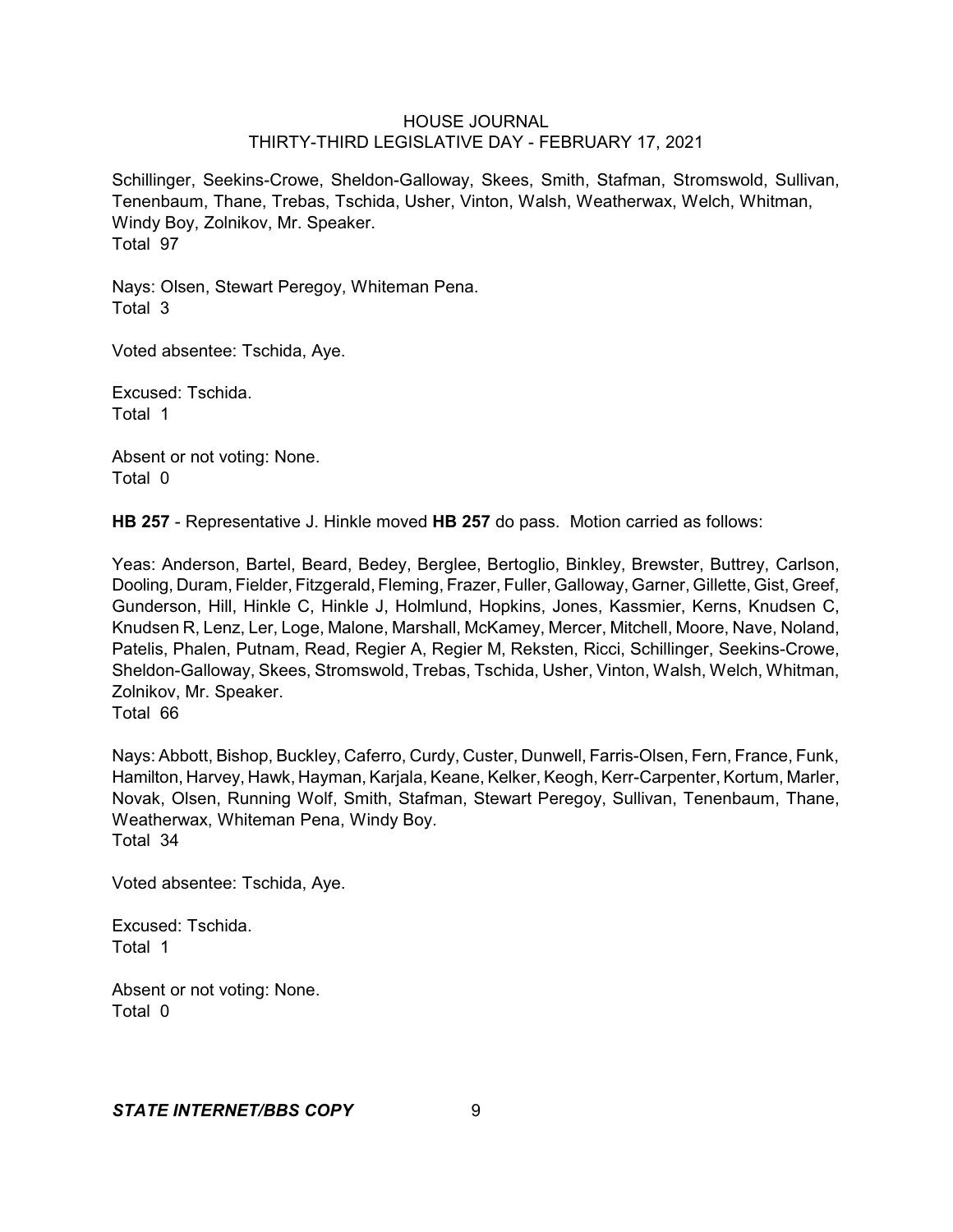**HB 295** - Representative Caferro moved **HB 295** do pass. Motion carried as follows:

Yeas: Abbott, Anderson, Bedey, Bertoglio, Bishop, Buckley, Buttrey, Caferro, Carlson, Curdy, Custer, Dooling, Dunwell, Duram, Farris-Olsen, Fern, Fitzgerald, Fleming, France, Frazer, Funk, Garner, Gist, Greef, Gunderson, Hamilton, Harvey, Hawk, Hayman, Holmlund, Hopkins, Jones, Karjala, Kassmier, Keane, Kelker, Keogh, Kerr-Carpenter, Knudsen C, Knudsen R, Kortum, Lenz, Loge, Malone, Marler, Noland, Novak, Olsen, Patelis, Putnam, Read, Regier M, Running Wolf, Schillinger, Smith, Stafman, Stewart Peregoy, Stromswold, Sullivan, Tenenbaum, Thane, Trebas, Vinton, Walsh, Weatherwax, Welch, Whiteman Pena, Windy Boy, Mr. Speaker. Total 69

Nays: Bartel, Beard, Berglee, Binkley, Brewster, Fielder, Fuller, Galloway, Gillette, Hill, Hinkle C, Hinkle J, Kerns, Ler, Marshall, McKamey, Mercer, Mitchell, Moore, Nave, Phalen, Regier A, Reksten, Ricci, Seekins-Crowe, Sheldon-Galloway, Skees, Tschida, Usher, Whitman, Zolnikov. Total 31

Voted absentee: Tschida, No.

Excused: Tschida. Total 1

Absent or not voting: None. Total 0

**HB 319** - Representative Buckley moved **HB 319** do pass. Motion carried as follows:

Yeas: Abbott, Anderson, Bartel, Bedey, Berglee, Bertoglio, Binkley, Bishop, Brewster, Buckley, Buttrey, Caferro, Carlson, Curdy, Custer, Dooling, Dunwell, Duram, Farris-Olsen, Fern, Fitzgerald, Fleming, France, Frazer, Fuller, Funk, Garner, Gillette, Gist, Greef, Gunderson, Hamilton, Harvey, Hawk, Hayman, Holmlund, Hopkins, Jones, Karjala, Kassmier, Keane, Kelker, Keogh, Kerns, Kerr-Carpenter, Knudsen C, Knudsen R, Kortum, Lenz, Loge, Malone, Marler, Marshall, McKamey, Mercer, Moore, Nave, Noland, Novak, Olsen, Patelis, Phalen, Putnam, Read, Regier A, Regier M, Reksten, Ricci, Running Wolf, Schillinger, Seekins-Crowe, Skees, Smith, Stafman, Stewart Peregoy, Stromswold, Sullivan, Tenenbaum, Thane, Trebas, Tschida, Vinton, Walsh, Weatherwax, Welch, Whiteman Pena, Whitman, Windy Boy, Zolnikov, Mr. Speaker. Total 90

Nays: Beard, Fielder, Galloway, Hill, Hinkle C, Hinkle J, Ler, Mitchell, Sheldon-Galloway, Usher. Total 10

Voted absentee: Tschida, Aye.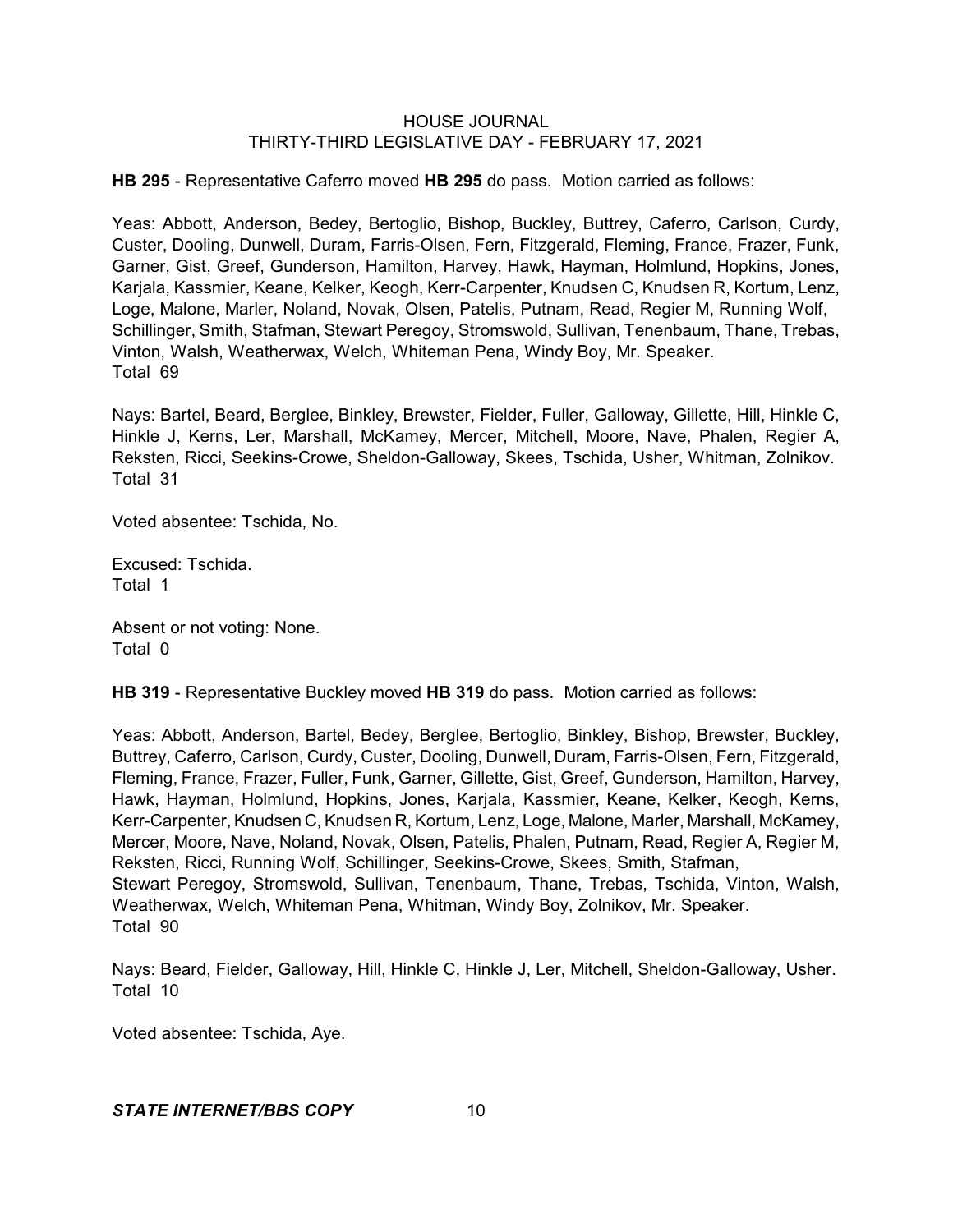Excused: Tschida. Total 1

Absent or not voting: None. Total 0

**SB 15** - Representative Weatherwax moved **SB 15** be concurred in. Motion carried as follows:

Yeas: Abbott, Anderson, Bartel, Beard, Bedey, Berglee, Bertoglio, Binkley, Bishop, Brewster, Buckley, Buttrey, Caferro, Carlson, Curdy, Custer, Dooling, Dunwell, Duram, Farris-Olsen, Fern, Fielder, Fitzgerald, Fleming, France, Frazer, Fuller, Funk, Galloway, Garner, Gillette, Gist, Greef, Gunderson, Hamilton, Harvey, Hawk, Hayman, Hill, Hinkle C, Holmlund, Hopkins, Jones, Karjala, Kassmier, Keane, Kelker, Keogh, Kerns, Kerr-Carpenter, Knudsen C, Knudsen R, Kortum, Lenz, Ler, Loge, Malone, Marler, Marshall, McKamey, Mercer, Nave, Noland, Novak, Olsen, Patelis, Phalen, Putnam, Regier A, Reksten, Ricci, Running Wolf, Schillinger, Seekins-Crowe, Sheldon-Galloway, Skees, Smith, Stafman, Stewart Peregoy, Stromswold, Sullivan, Tenenbaum, Thane, Trebas, Tschida, Usher, Vinton, Walsh, Weatherwax, Welch, Whiteman Pena, Whitman, Windy Boy, Zolnikov, Mr. Speaker. Total 95

Nays: Hinkle J, Mitchell, Moore, Read, Regier M. Total 5

Voted absentee: Tschida, Aye.

Excused: Tschida. Total 1

Absent or not voting: None. Total 0

**SB 17** - Representative Hawk moved **SB 17** be concurred in. Motion carried as follows:

Yeas: Abbott, Anderson, Bartel, Beard, Bedey, Berglee, Bertoglio, Binkley, Bishop, Brewster, Buckley, Buttrey, Caferro, Carlson, Curdy, Custer, Dooling, Dunwell, Duram, Farris-Olsen, Fern, Fielder, Fitzgerald, Fleming, France, Frazer, Fuller, Funk, Galloway, Garner, Gillette, Gist, Greef, Gunderson, Hamilton, Harvey, Hawk, Hayman, Hill, Hinkle C, Hinkle J, Holmlund, Hopkins, Jones, Karjala, Kassmier, Keane, Kelker, Keogh, Kerns, Kerr-Carpenter, Knudsen C, Knudsen R, Kortum, Lenz, Ler, Loge, Malone, Marler, Marshall, McKamey, Mercer, Mitchell, Moore, Nave, Noland, Novak, Olsen, Patelis, Phalen, Putnam, Read, Regier A, Regier M, Reksten, Ricci, Running Wolf, Schillinger, Seekins-Crowe, Sheldon-Galloway, Skees, Smith, Stafman, Stewart Peregoy,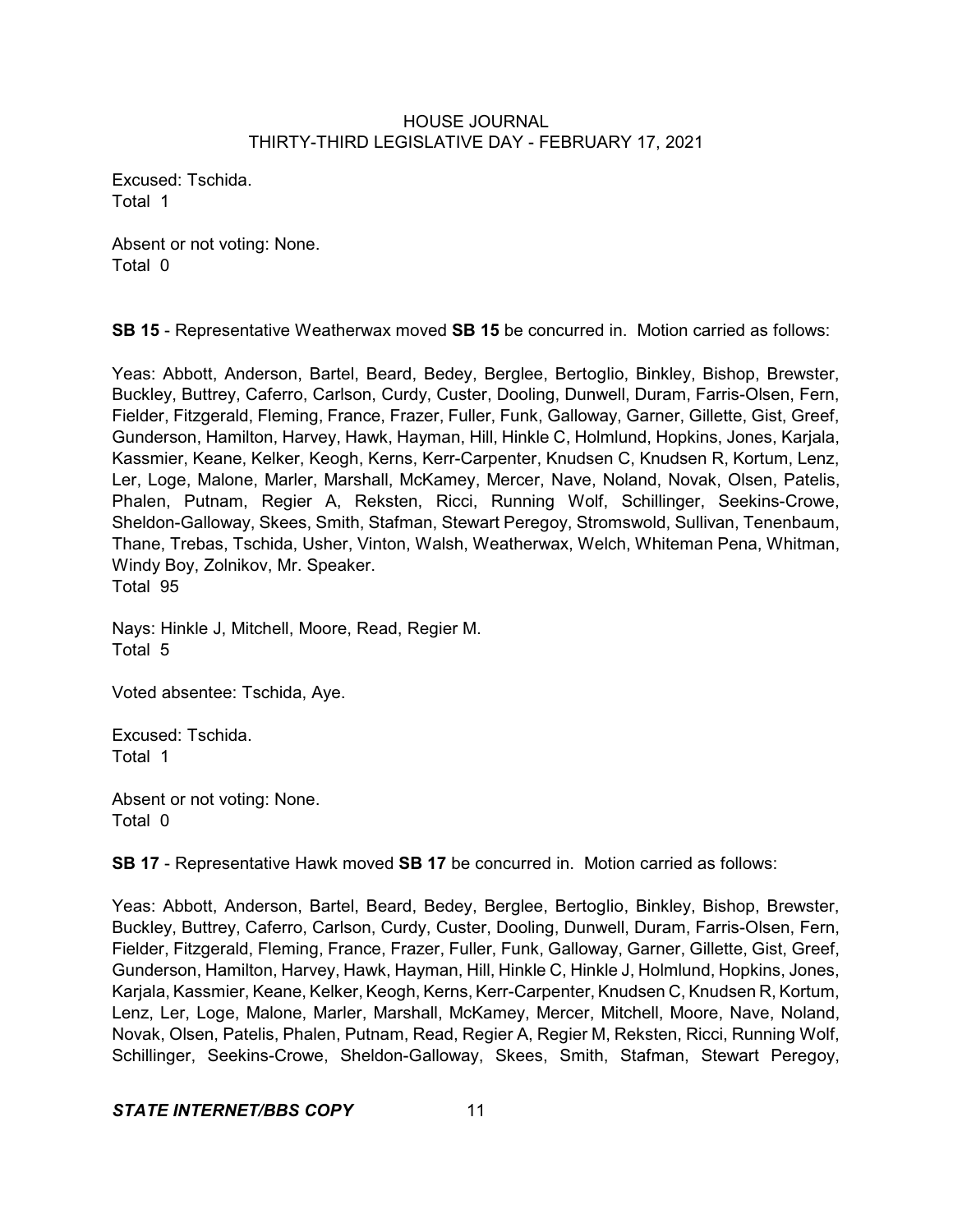Stromswold, Sullivan, Tenenbaum, Thane, Trebas, Tschida, Usher, Vinton, Walsh, Weatherwax, Welch, Whiteman Pena, Whitman, Windy Boy, Zolnikov, Mr. Speaker. Total 100

Nays: None. Total 0

Voted absentee: Tschida, Aye.

Excused: Tschida. Total 1

Absent or not voting: None. Total 0

**SB 54** - Representative Galloway moved **SB 54** be concurred in. Motion carried as follows:

Yeas: Abbott, Anderson, Bartel, Beard, Bedey, Berglee, Bertoglio, Binkley, Bishop, Brewster, Buckley, Buttrey, Caferro, Carlson, Curdy, Custer, Dooling, Dunwell, Duram, Farris-Olsen, Fern, Fielder, Fitzgerald, Fleming, France, Frazer, Fuller, Funk, Galloway, Garner, Gillette, Gist, Greef, Gunderson, Hamilton, Harvey, Hawk, Hayman, Hill, Hinkle C, Hinkle J, Holmlund, Hopkins, Jones, Karjala, Kassmier, Keane, Kelker, Keogh, Kerns, Kerr-Carpenter, Knudsen C, Knudsen R, Kortum, Lenz, Ler, Loge, Malone, Marler, Marshall, McKamey, Mercer, Mitchell, Moore, Nave, Noland, Novak, Olsen, Patelis, Phalen, Putnam, Read, Regier A, Regier M, Reksten, Ricci, Running Wolf, Schillinger, Seekins-Crowe, Sheldon-Galloway, Skees, Smith, Stafman, Stewart Peregoy, Stromswold, Sullivan, Tenenbaum, Thane, Trebas, Tschida, Usher, Vinton, Walsh, Weatherwax, Welch, Whiteman Pena, Whitman, Windy Boy, Zolnikov, Mr. Speaker. Total 100

Nays: None. Total 0

Voted absentee: Tschida, Aye.

Excused: Tschida. Total 1

Absent or not voting: None. Total 0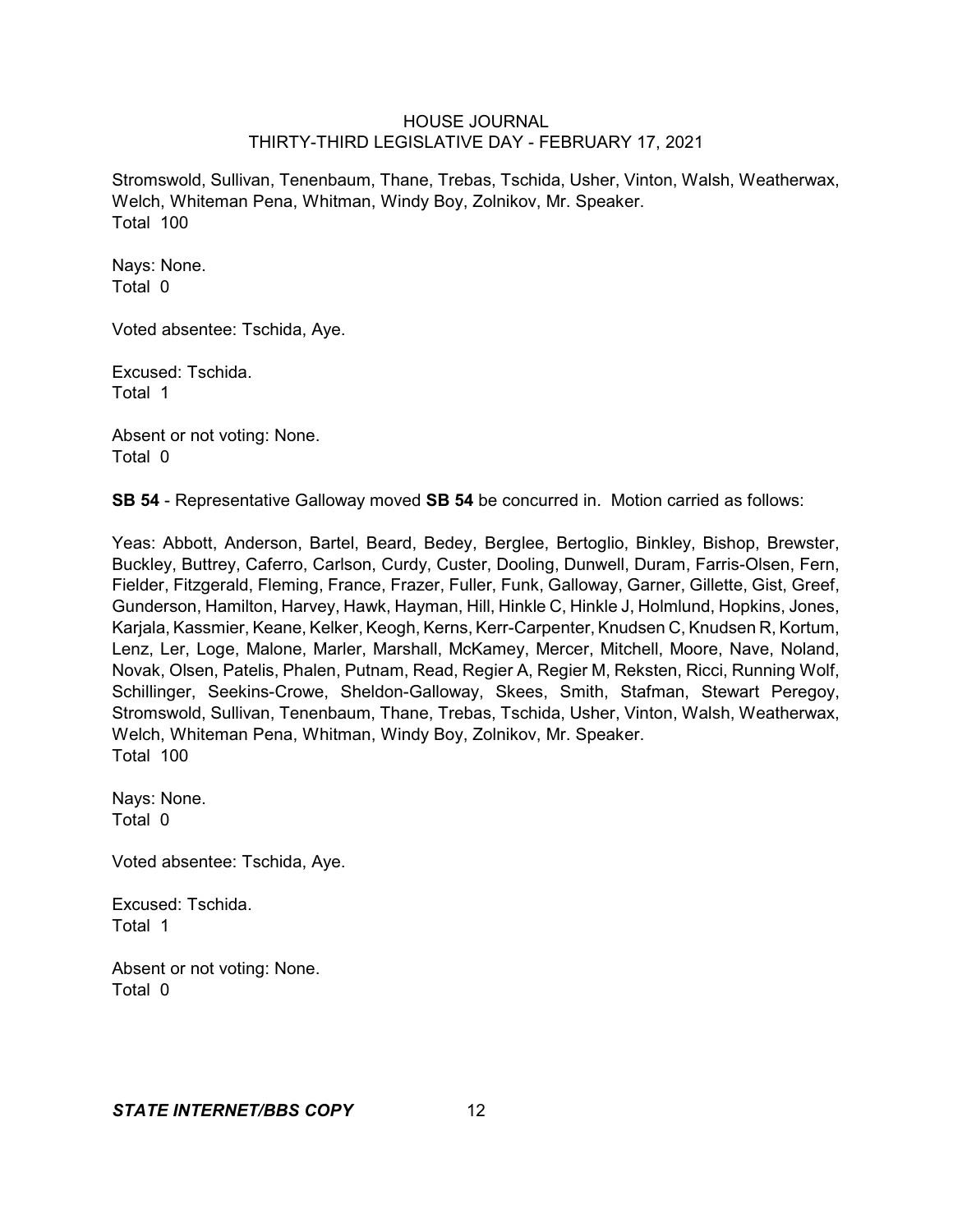**SB 74** - Representative Harvey moved **SB 74** be concurred in. Motion carried as follows:

Yeas: Abbott, Anderson, Bartel, Beard, Bedey, Berglee, Bertoglio, Binkley, Bishop, Brewster, Buckley, Buttrey, Caferro, Carlson, Curdy, Custer, Dooling, Dunwell, Duram, Farris-Olsen, Fern, Fielder, Fitzgerald, Fleming, France, Frazer, Fuller, Funk, Galloway, Garner, Gillette, Gist, Greef, Gunderson, Hamilton, Harvey, Hawk, Hayman, Hill, Hinkle C, Hinkle J, Holmlund, Hopkins, Jones, Karjala, Kassmier, Keane, Kelker, Keogh, Kerns, Kerr-Carpenter, Knudsen C, Knudsen R, Kortum, Lenz, Ler, Loge, Malone, Marler, Marshall, McKamey, Mercer, Mitchell, Moore, Nave, Noland, Novak, Olsen, Patelis, Phalen, Putnam, Read, Regier A, Regier M, Reksten, Ricci, Running Wolf, Schillinger, Seekins-Crowe, Sheldon-Galloway, Skees, Smith, Stafman, Stewart Peregoy, Stromswold, Sullivan, Tenenbaum, Thane, Trebas, Tschida, Usher, Vinton, Walsh, Weatherwax, Welch, Whiteman Pena, Whitman, Windy Boy, Zolnikov, Mr. Speaker. Total 100

Nays: None. Total 0

Voted absentee: Tschida, Aye.

Excused: Tschida. Total 1

Absent or not voting: None. Total 0

**SB 102** - Representative Buttrey moved **SB 102** be concurred in. Motion carried as follows:

Yeas: Abbott, Anderson, Bartel, Beard, Bedey, Berglee, Bertoglio, Binkley, Bishop, Brewster, Buckley, Buttrey, Caferro, Carlson, Curdy, Custer, Dooling, Dunwell, Duram, Farris-Olsen, Fern, Fielder, Fitzgerald, Fleming, France, Frazer, Fuller, Funk, Galloway, Garner, Gillette, Gist, Greef, Gunderson, Hamilton, Harvey, Hawk, Hayman, Hill, Hinkle C, Hinkle J, Holmlund, Hopkins, Jones, Karjala, Kassmier, Keane, Kelker, Keogh,Kerns, Kerr-Carpenter, Knudsen C, Knudsen R, Kortum, Lenz, Ler, Loge, Malone, Marler, Marshall, McKamey, Mercer, Mitchell, Moore, Noland, Novak, Olsen, Patelis, Phalen, Putnam, Read, Regier A, Regier M, Reksten, Ricci, Running Wolf, Schillinger, Seekins-Crowe, Sheldon-Galloway, Skees, Smith, Stafman, Stewart Peregoy, Stromswold, Sullivan, Tenenbaum, Thane, Trebas, Tschida, Usher, Vinton, Walsh, Weatherwax, Welch, Whiteman Pena, Whitman, Windy Boy, Zolnikov, Mr. Speaker. Total 99

Nays: None. Total 0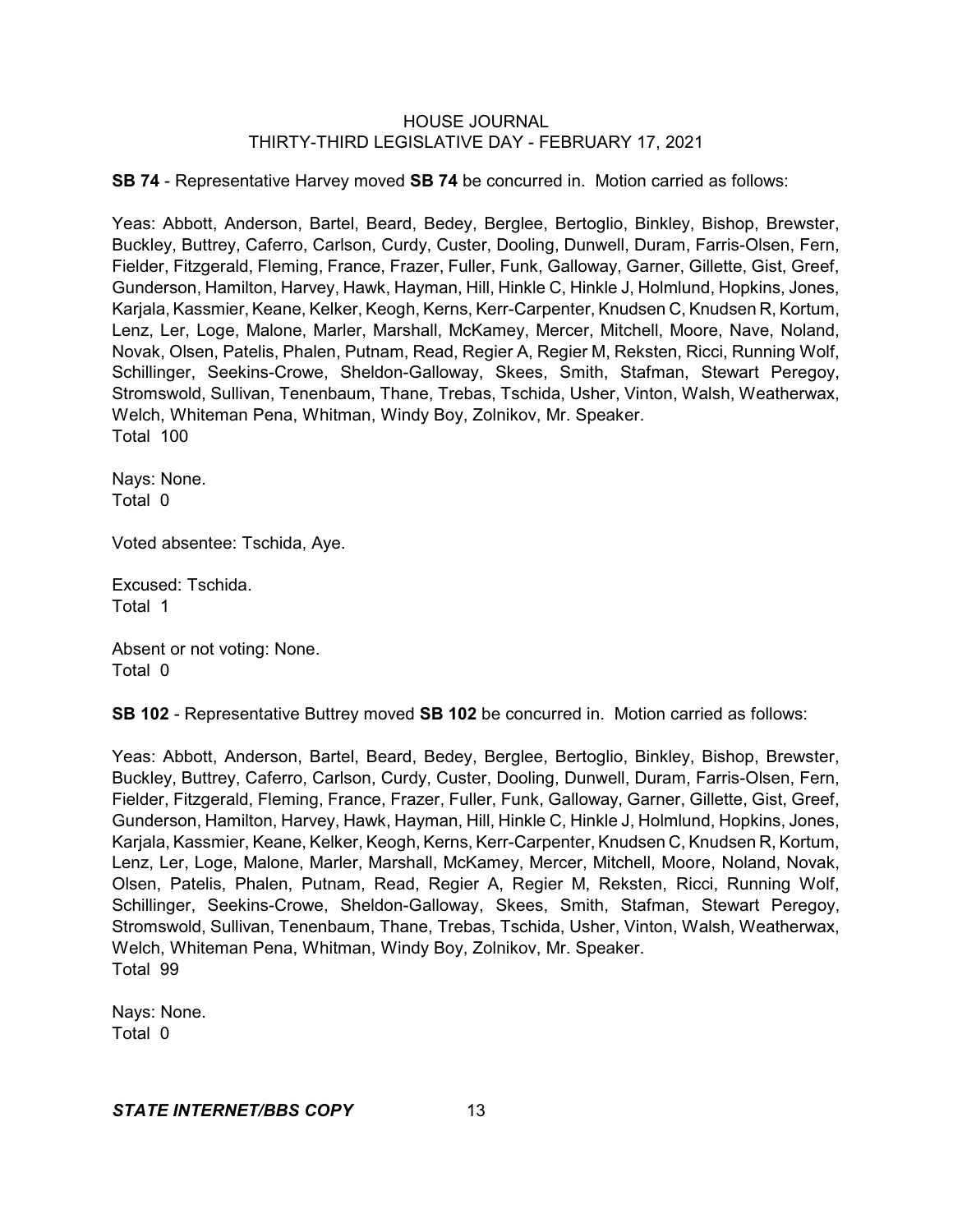Voted absentee: Tschida, Aye.

Excused: Tschida. Total 1

Absent or not voting: Nave. Total 1

**SB 114** - Representative A. Regier moved **SB 114** be concurred in. Motion carried as follows:

Yeas: Abbott, Anderson, Beard, Bedey, Berglee, Bertoglio, Bishop, Brewster, Buckley, Buttrey, Caferro, Carlson, Curdy, Custer, Dooling, Dunwell, Duram, Farris-Olsen, Fern, Fielder, Fitzgerald, Fleming, France, Frazer, Fuller, Funk, Galloway, Garner, Gillette, Gist, Greef, Gunderson, Hamilton, Harvey, Hawk, Hill, Hinkle C, Hinkle J, Holmlund, Hopkins, Jones, Karjala, Kassmier, Keane, Kelker, Keogh, Kerns, Kerr-Carpenter, Knudsen C, Knudsen R, Kortum, Lenz, Ler, Loge, Malone, Marler, Marshall, McKamey, Mercer, Mitchell, Moore, Novak, Olsen, Patelis, Phalen, Putnam, Read, Regier A, Reksten, Ricci, Running Wolf, Schillinger, Seekins-Crowe, Sheldon-Galloway, Skees, Smith, Stafman, Stewart Peregoy, Stromswold, Sullivan, Tenenbaum, Thane, Trebas, Tschida, Usher, Vinton, Walsh, Weatherwax, Welch, Whiteman Pena, Whitman, Windy Boy, Zolnikov, Mr. Speaker. Total 94

Nays: Bartel, Binkley, Hayman, Regier M. Total 4

Voted absentee: Tschida, Aye.

Excused: Tschida. Total 1

Absent or not voting: Nave, Noland. Total 2

Majority Leader Vinton moved the Committee rise and report. Motion carried. Committee arose. House resumed. Mr. Speaker presiding. Chair Garner moved the Committee of the Whole report be adopted. Report adopted as follows:

Yeas: Abbott, Bartel, Beard, Bedey, Berglee, Bertoglio, Binkley, Bishop, Brewster, Buckley, Buttrey, Caferro, Carlson, Curdy, Custer, Dooling, Dunwell, Duram, Farris-Olsen, Fern, Fielder, Fitzgerald, Fleming, France, Frazer, Fuller, Funk, Galloway, Garner, Gillette, Gist, Greef, Gunderson, Harvey, Hawk, Hayman, Hill, Hinkle J, Holmlund, Hopkins, Jones, Karjala, Kassmier, Keane, Kelker, Keogh, Kerns, Kerr-Carpenter, Knudsen C, Knudsen R, Lenz, Ler, Loge, Malone, Marler, Marshall,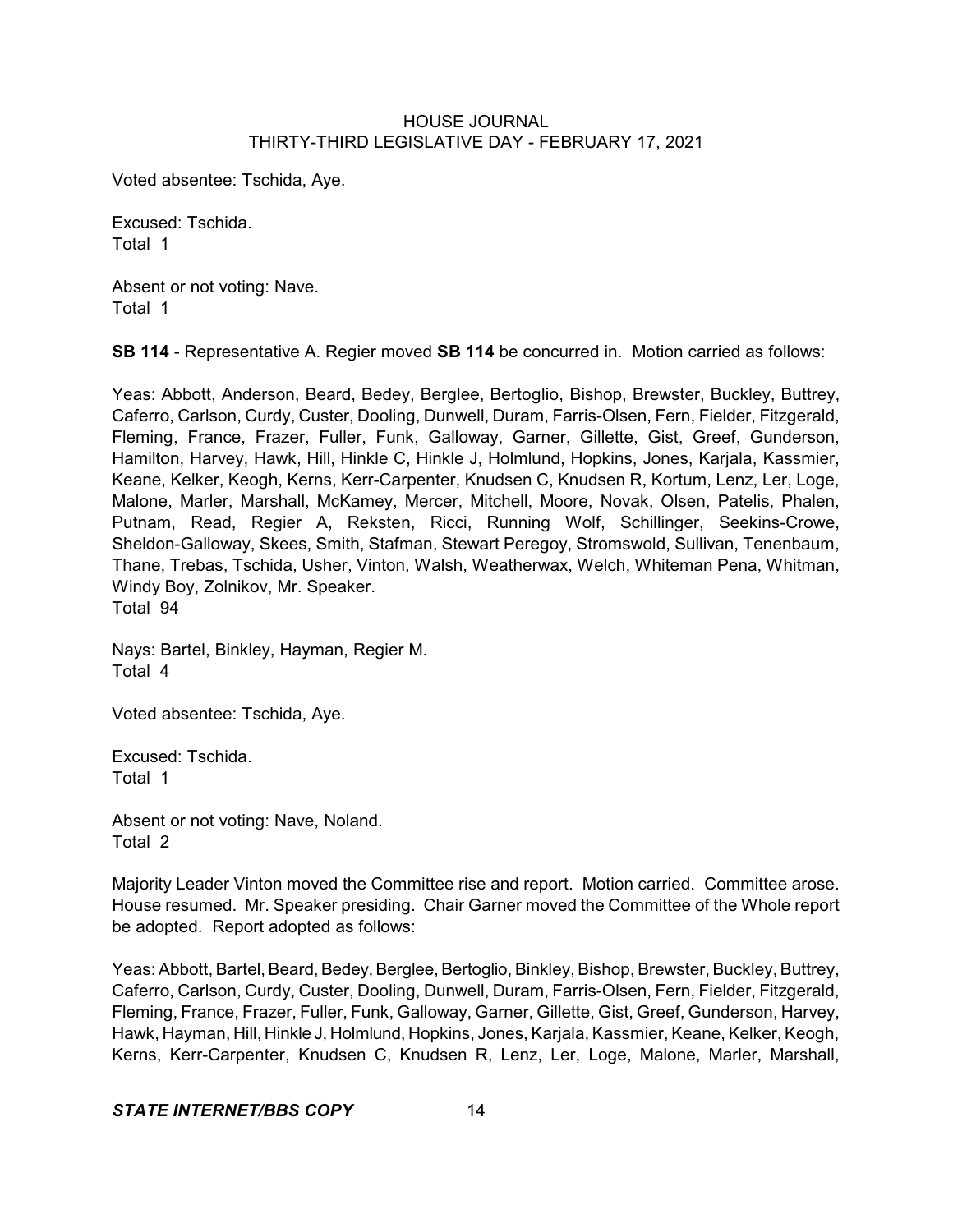McKamey, Mercer, Mitchell, Moore, Nave, Noland, Novak, Patelis, Phalen, Putnam, Read, Regier A, Regier M, Reksten, Ricci, Running Wolf, Schillinger, Seekins-Crowe,Sheldon-Galloway, Skees, Smith, Stewart Peregoy, Stromswold, Sullivan, Tenenbaum, Thane, Trebas, Usher, Vinton, Walsh, Weatherwax, Welch, Whiteman Pena, Whitman, Windy Boy, Zolnikov, Mr. Speaker. Total 93

Nays: Hamilton, Hinkle C, Kortum, Stafman. Total 4

Voted absentee: None.

Excused: Tschida. Total 1

Absent or not voting: Anderson, Olsen. Total 2

## **THIRD READING OF BILLS**

The following bills having been read three several times, title and history agreed to, were disposed of in the following manner:

**HB 37** passed as follows:

Yeas: Abbott, Anderson, Bartel, Beard, Bedey, Berglee, Bertoglio, Binkley, Bishop, Brewster, Buckley, Buttrey, Caferro, Carlson, Curdy, Custer, Dooling, Dunwell, Duram, Farris-Olsen, Fern, Fielder, Fitzgerald, Fleming, France, Frazer, Fuller, Funk, Galloway, Garner, Gillette, Gist, Greef, Gunderson, Hamilton, Harvey, Hawk, Hayman, Hill, Hinkle C, Hinkle J, Holmlund, Hopkins, Jones, Karjala, Kassmier, Keane, Kelker, Keogh, Kerns, Kerr-Carpenter, Knudsen C, Knudsen R, Kortum, Lenz, Ler, Loge, Malone, Marler, Marshall, McKamey, Mercer, Mitchell, Moore, Nave, Noland, Novak, Olsen, Patelis, Phalen, Putnam, Read, Regier A, Regier M, Reksten, Ricci, Running Wolf, Schillinger, Seekins-Crowe, Sheldon-Galloway, Skees, Smith, Stafman, Stewart Peregoy, Stromswold, Sullivan, Tenenbaum, Thane, Trebas, Usher, Vinton, Walsh, Weatherwax, Welch, Whiteman Pena, Whitman, Windy Boy, Zolnikov, Mr. Speaker. Total 99

Nays: None. Total 0

Voted absentee: None.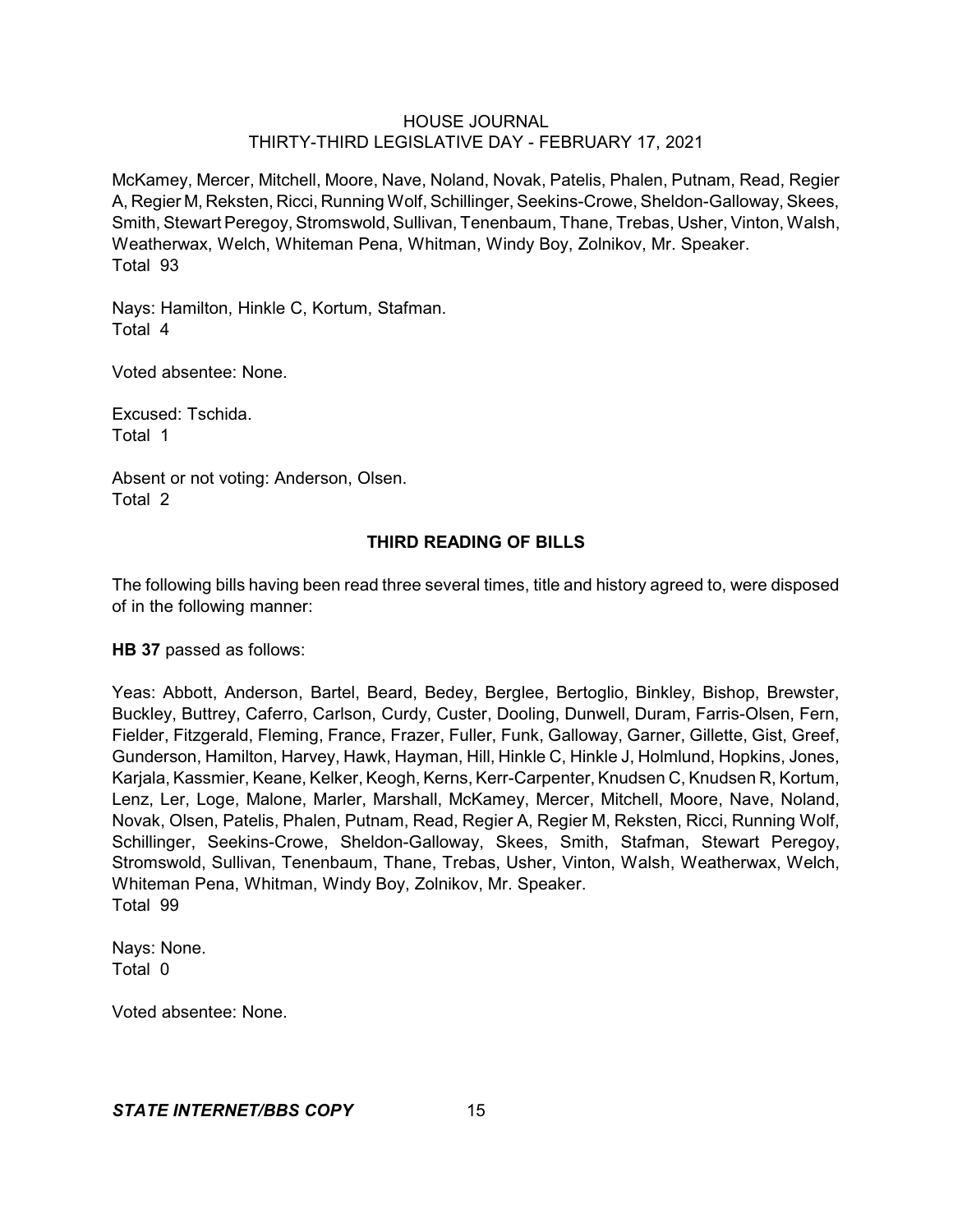Excused: Tschida. Total 1

Absent or not voting: None. Total 0

**HB 268** passed as follows:

Yeas: Abbott, Anderson, Bartel, Beard, Bedey, Berglee, Bertoglio, Binkley, Bishop, Brewster, Buckley, Buttrey, Caferro, Carlson, Curdy, Custer, Dooling, Dunwell, Duram, Farris-Olsen, Fern, Fielder, Fitzgerald, Fleming, France, Frazer, Fuller, Funk, Galloway, Garner, Gillette, Gist, Greef, Gunderson, Hamilton, Harvey, Hawk, Hayman, Hill, Hinkle C, Hinkle J, Holmlund, Hopkins, Jones, Karjala, Kassmier, Keane, Kelker, Keogh, Kerns, Kerr-Carpenter, Knudsen C, Knudsen R, Kortum, Lenz, Ler, Loge, Malone, Marler, Marshall, McKamey, Mercer, Mitchell, Moore, Nave, Noland, Novak, Olsen, Patelis, Phalen, Putnam, Read, Regier A, Regier M, Reksten, Ricci, Running Wolf, Schillinger, Seekins-Crowe, Sheldon-Galloway, Skees, Smith, Stafman, Stewart Peregoy, Stromswold, Sullivan, Tenenbaum, Thane, Trebas, Usher, Vinton, Walsh, Weatherwax, Welch, Whiteman Pena, Whitman, Windy Boy, Zolnikov, Mr. Speaker. Total 99

Nays: None. Total 0

Voted absentee: None.

Excused: Tschida. Total 1

Absent or not voting: None. Total 0

**HB 271** passed as follows:

Yeas: Anderson, Bartel, Beard, Bedey, Berglee, Bertoglio, Brewster, Buttrey, Carlson, Custer, Dooling, Duram, Fern, Fielder, Fitzgerald, Fleming, Frazer, Fuller, Galloway, Garner, Gillette, Gist, Greef, Gunderson, Hamilton, Hill, Hinkle C, Hinkle J, Holmlund, Hopkins, Jones, Kassmier, Kerns, Knudsen C, Knudsen R, Lenz, Ler, Loge, Malone, Marshall, McKamey, Mercer, Mitchell, Moore, Nave, Noland, Patelis, Phalen, Read, Regier A, Regier M, Reksten, Ricci, Schillinger, Seekins-Crowe, Sheldon-Galloway, Skees, Stromswold, Trebas, Usher, Vinton, Walsh, Welch, Whitman, Zolnikov, Mr. Speaker.

Total 66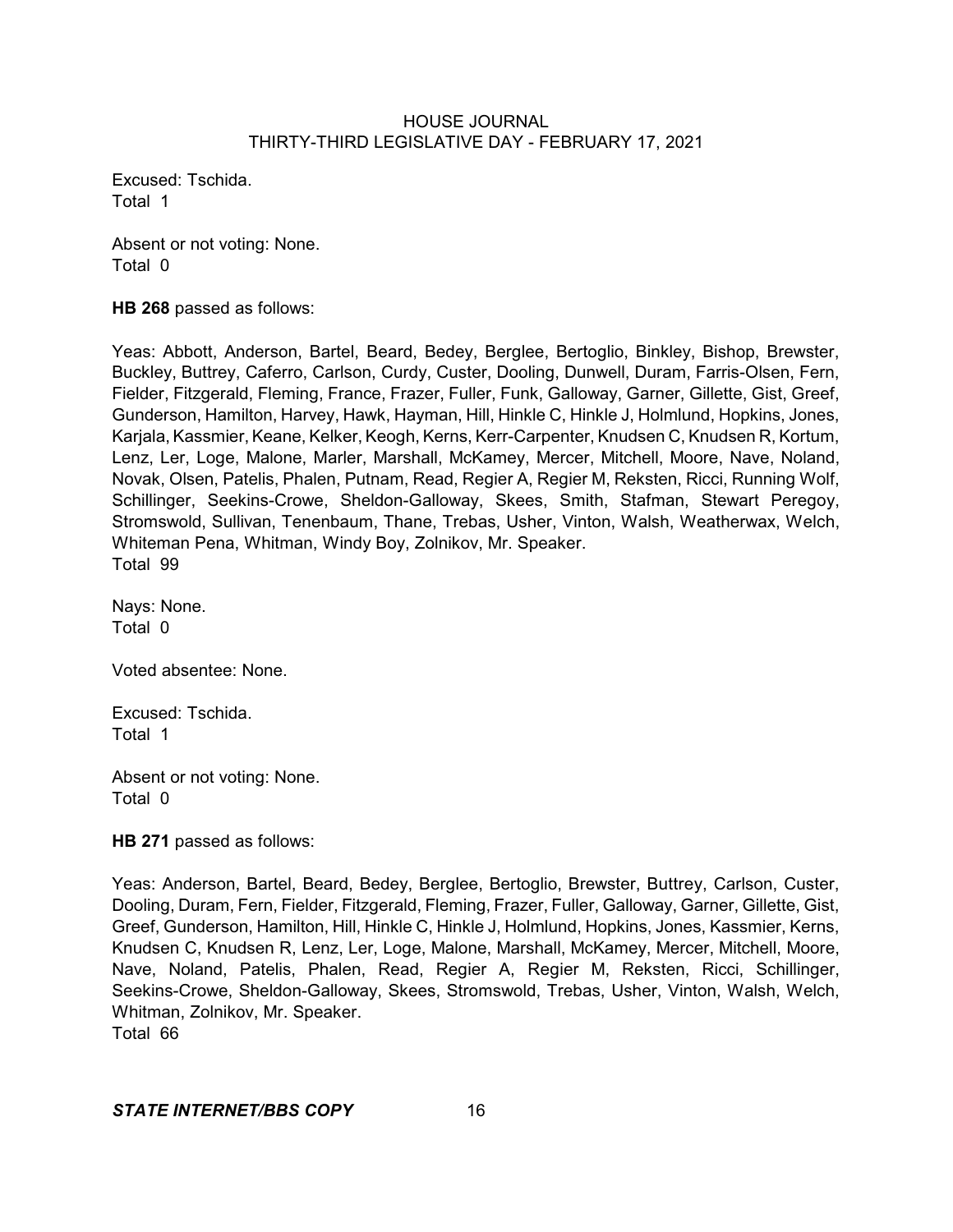Nays: Abbott, Binkley, Bishop, Buckley, Caferro, Curdy, Dunwell, Farris-Olsen, France, Funk, Harvey, Hawk, Hayman, Karjala, Keane, Kelker, Keogh, Kerr-Carpenter, Kortum, Marler, Novak, Olsen, Putnam, Running Wolf, Smith, Stafman, Stewart Peregoy, Sullivan, Tenenbaum, Thane, Weatherwax, Whiteman Pena, Windy Boy. Total 33

Voted absentee: None.

Excused: Tschida. Total 1

Absent or not voting: None. Total 0

**HB 275** passed as follows:

Yeas: Anderson, Bartel, Beard, Bedey, Berglee, Bertoglio, Binkley, Bishop, Brewster, Buttrey, Caferro, Carlson, Curdy, Custer, Dooling, Dunwell, Duram, Farris-Olsen, Fern, Fielder, Fitzgerald, Fleming, Frazer, Fuller, Funk, Galloway, Garner, Gillette, Gist, Greef, Gunderson, Harvey, Hawk, Hayman, Hill, Hinkle C, Hinkle J, Holmlund, Hopkins, Jones, Karjala, Kassmier, Keane, Keogh, Kerns, Kerr-Carpenter, Knudsen C, Knudsen R, Kortum, Lenz, Ler, Loge, Malone, McKamey, Mercer, Mitchell, Moore, Nave, Noland, Novak, Olsen, Patelis, Phalen, Putnam, Read, Regier A, Reksten, Ricci, Running Wolf, Schillinger, Seekins-Crowe, Sheldon-Galloway, Skees, Smith, Stafman, Stewart Peregoy, Stromswold, Sullivan, Tenenbaum, Thane, Trebas, Usher, Vinton, Walsh, Weatherwax, Welch, Whiteman Pena, Whitman, Windy Boy, Zolnikov, Mr. Speaker. Total 91

Nays: Abbott, Buckley, France, Hamilton, Kelker, Marler, Marshall, Regier M. Total 8

Voted absentee: None.

Excused: Tschida. Total 1

Absent or not voting: None. Total 0

**HB 283** passed as follows:

Yeas: Abbott, Anderson, Bartel, Beard, Bedey, Berglee, Bertoglio, Binkley, Bishop, Brewster, Buckley, Buttrey, Caferro, Carlson, Curdy, Custer, Dooling, Dunwell, Duram, Farris-Olsen, Fern,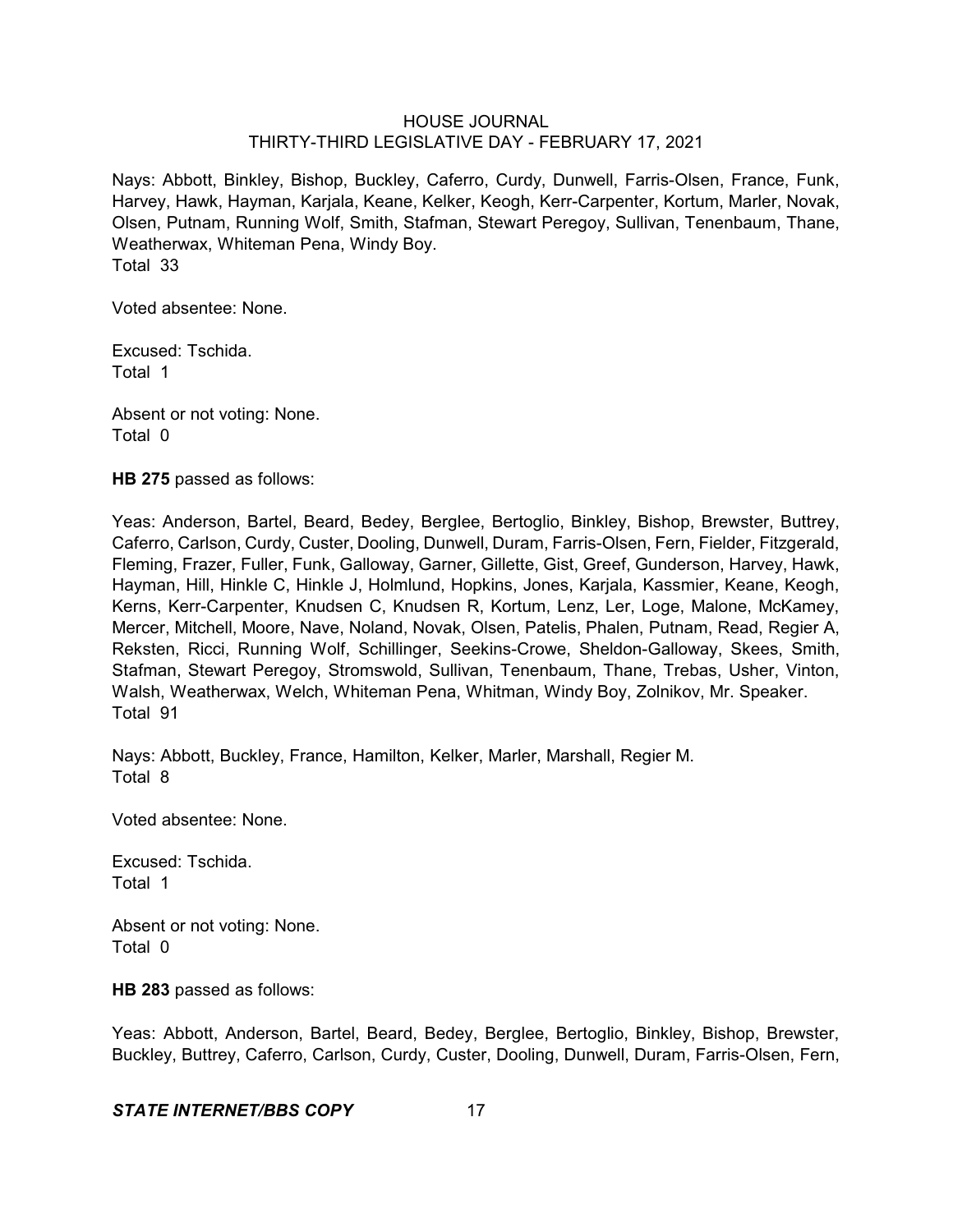Fielder, Fitzgerald, Fleming, France, Frazer, Fuller, Funk, Galloway, Garner, Gillette, Gist, Greef, Gunderson, Hamilton, Harvey, Hawk, Hayman, Hill, Hinkle C, Hinkle J, Holmlund, Hopkins, Jones, Karjala, Kassmier, Keane, Kelker, Keogh, Kerns, Kerr-Carpenter, Knudsen C, Knudsen R, Kortum, Lenz, Ler, Loge, Malone, Marler, Marshall, McKamey, Mercer, Mitchell, Moore, Nave, Noland, Novak, Olsen, Patelis, Phalen, Putnam, Read, Regier A, Regier M, Reksten, Ricci, Running Wolf, Schillinger, Seekins-Crowe, Sheldon-Galloway, Skees, Smith, Stafman, Stewart Peregoy, Stromswold, Sullivan, Tenenbaum, Thane, Trebas, Usher, Vinton, Walsh, Weatherwax, Welch, Whiteman Pena, Whitman, Windy Boy, Zolnikov, Mr. Speaker. Total 99

Nays: None. Total 0

Voted absentee: None.

Excused: Tschida. Total 1

Absent or not voting: None. Total 0

**HB 293** passed as follows:

Yeas: Abbott, Anderson, Bartel, Beard, Bedey, Berglee, Bertoglio, Binkley, Bishop, Brewster, Buckley, Buttrey, Caferro, Carlson, Curdy, Custer, Dooling, Dunwell, Duram, Farris-Olsen, Fern, Fielder, Fitzgerald, Fleming, France, Frazer, Fuller, Funk, Galloway, Garner, Gillette, Gist, Greef, Gunderson, Hamilton, Harvey, Hawk, Hayman, Hill, Hinkle C, Hinkle J, Holmlund, Hopkins, Jones, Karjala, Kassmier, Keane, Kelker, Keogh, Kerns, Kerr-Carpenter, Knudsen C, Knudsen R, Kortum, Lenz, Ler, Loge, Malone, Marler, Marshall, McKamey, Mercer, Mitchell, Moore, Nave, Noland, Novak, Olsen, Patelis, Phalen, Putnam, Read, Regier A, Regier M, Reksten, Ricci, Running Wolf, Schillinger, Seekins-Crowe, Sheldon-Galloway, Skees, Smith, Stafman, Stewart Peregoy, Stromswold, Sullivan, Tenenbaum, Thane, Trebas, Usher, Vinton, Walsh, Weatherwax, Welch, Whiteman Pena, Whitman, Windy Boy, Zolnikov, Mr. Speaker. Total 99

Nays: None. Total 0

Voted absentee: None.

Excused: Tschida. Total 1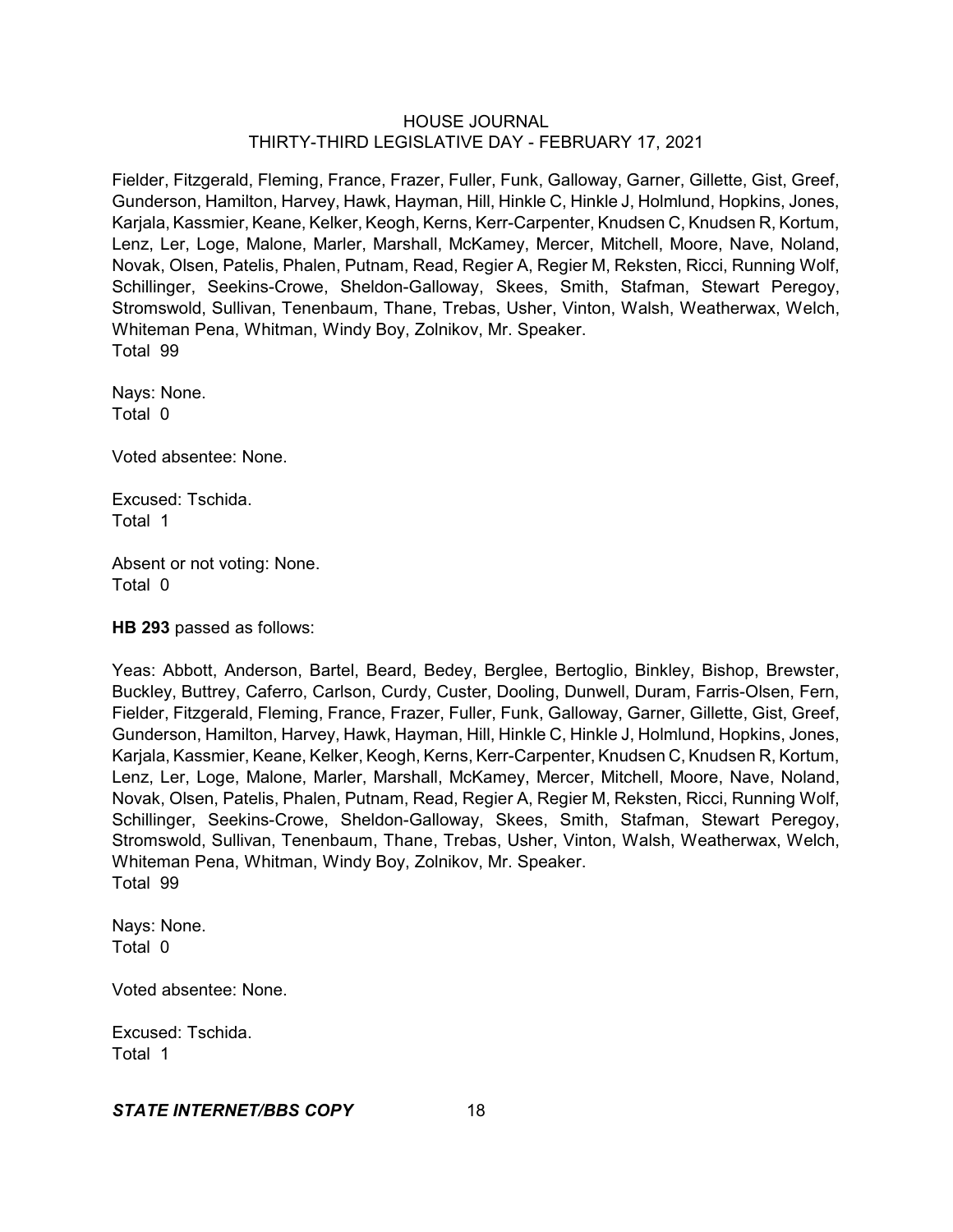Absent or not voting: None. Total 0

### **HB 309** passed as follows:

Yeas: Abbott, Anderson, Bartel, Beard, Bedey, Berglee, Bertoglio, Binkley, Bishop, Brewster, Buckley, Buttrey, Caferro, Carlson, Curdy, Custer, Dooling, Dunwell, Duram, Farris-Olsen, Fern, Fielder, Fitzgerald, Fleming, France, Frazer, Fuller, Funk, Galloway, Garner, Gillette, Gist, Greef, Gunderson, Hamilton, Harvey, Hawk, Hayman, Hill, Hinkle C, Hinkle J, Holmlund, Hopkins, Jones, Karjala, Kassmier, Keane, Kelker, Keogh, Kerns, Kerr-Carpenter, Knudsen C, Knudsen R, Kortum, Lenz, Ler, Loge, Malone, Marler, Marshall, McKamey, Mercer, Mitchell, Moore, Nave, Noland, Novak, Olsen, Patelis, Phalen, Putnam, Read, Regier A, Regier M, Reksten, Ricci, Running Wolf, Schillinger, Seekins-Crowe, Sheldon-Galloway, Skees, Smith, Stafman, Stewart Peregoy, Stromswold, Sullivan, Tenenbaum, Thane, Trebas, Usher, Vinton, Walsh, Weatherwax, Welch, Whiteman Pena, Whitman, Windy Boy, Zolnikov, Mr. Speaker. Total 99

Nays: None. Total 0

Voted absentee: None.

Excused: Tschida. Total 1

Absent or not voting: None. Total 0

**HB 310** passed as follows:

Yeas: Abbott, Anderson, Bartel, Beard, Bedey, Berglee, Bertoglio, Binkley, Bishop, Brewster, Buckley, Buttrey, Caferro, Carlson, Curdy, Custer, Dooling, Dunwell, Duram, Farris-Olsen, Fern, Fielder, Fitzgerald, Fleming, France, Frazer, Fuller, Funk, Galloway, Garner, Gillette, Gist, Greef, Gunderson, Hamilton, Harvey, Hawk, Hayman, Hill, Hinkle C, Hinkle J, Holmlund, Hopkins, Jones, Karjala, Kassmier, Keane, Kelker, Keogh, Kerns, Kerr-Carpenter, Knudsen C, Knudsen R, Kortum, Lenz, Ler, Loge, Malone, Marler, Marshall, McKamey, Mercer, Mitchell, Moore, Nave, Noland, Novak, Olsen, Patelis, Phalen, Putnam, Read, Regier A, Regier M, Reksten, Ricci, Running Wolf, Schillinger, Seekins-Crowe, Sheldon-Galloway, Skees, Smith, Stafman, Stewart Peregoy, Stromswold, Sullivan, Tenenbaum, Thane, Trebas, Usher, Vinton, Walsh, Weatherwax, Welch, Whiteman Pena, Whitman, Windy Boy, Zolnikov, Mr. Speaker. Total 99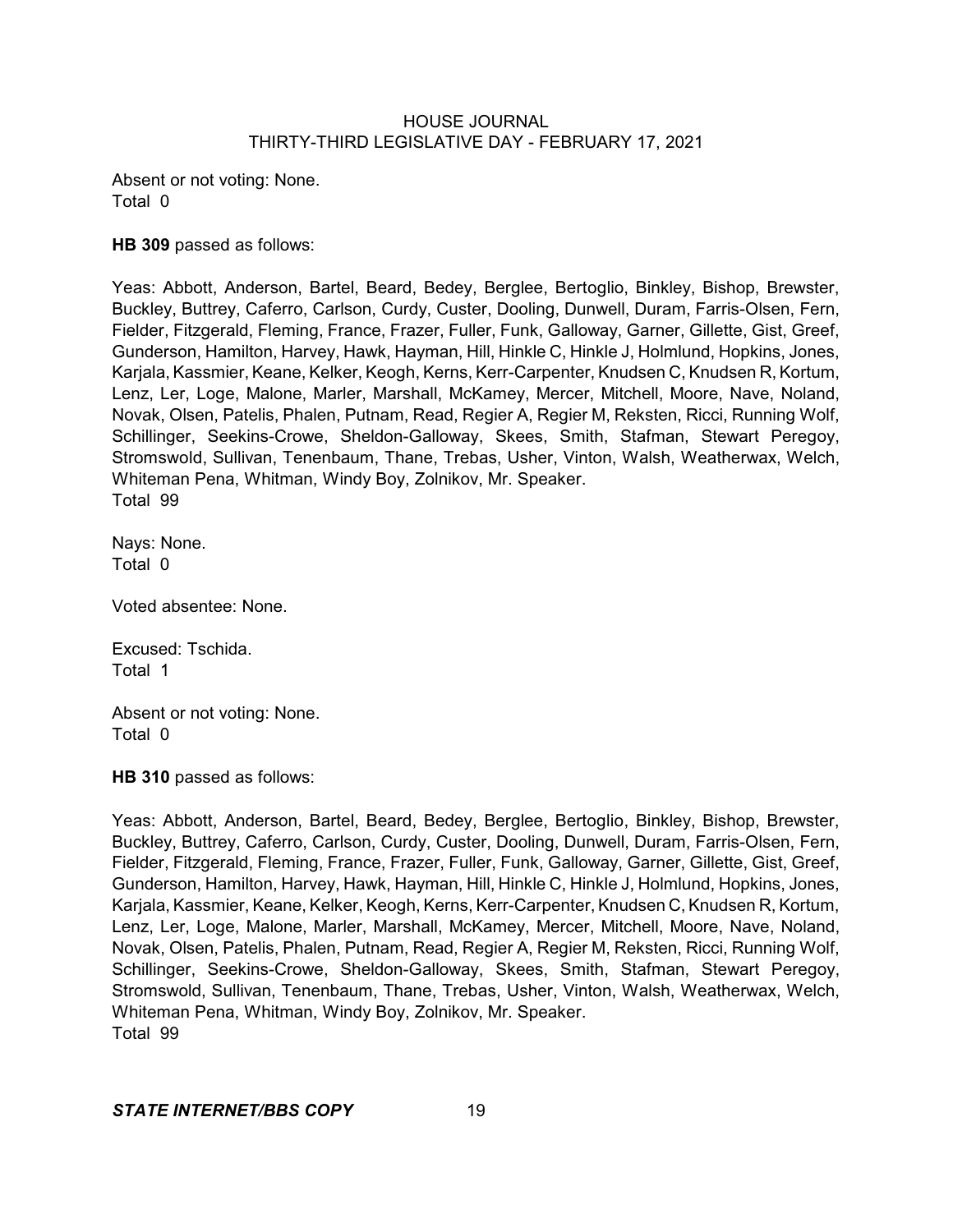Nays: None. Total 0

Voted absentee: None.

Excused: Tschida. Total 1

Absent or not voting: None. Total 0

**HB 313** passed as follows:

Yeas: Anderson, Bartel, Beard, Bedey, Berglee, Bertoglio, Binkley, Bishop, Brewster, Buckley, Buttrey, Carlson, Curdy, Custer, Dooling, Duram, Fern, Fielder, Fitzgerald, Fleming, Frazer, Fuller, Galloway, Garner, Gillette, Gist, Greef, Gunderson, Hill, Hinkle C, Hinkle J, Holmlund, Hopkins, Jones, Kassmier, Kelker, Kerns, Kerr-Carpenter, Knudsen C, Knudsen R, Lenz, Ler, Loge, Malone, Marshall, McKamey, Mercer, Mitchell, Moore, Nave, Noland, Patelis, Phalen, Putnam, Read, Regier A, Regier M, Reksten, Ricci, Schillinger, Seekins-Crowe, Sheldon-Galloway, Skees, Smith, Stromswold, Sullivan, Trebas, Usher, Vinton, Walsh, Welch, Whitman, Zolnikov, Mr. Speaker. Total 74

Nays: Abbott, Caferro, Dunwell, Farris-Olsen, France, Funk, Hamilton, Harvey, Hawk, Hayman, Karjala, Keane, Keogh, Kortum, Marler, Novak, Olsen, Running Wolf, Stafman, Stewart Peregoy, Tenenbaum, Thane, Weatherwax, Whiteman Pena, Windy Boy. Total 25

Voted absentee: None.

Excused: Tschida. Total 1

Absent or not voting: None. Total 0

**HB 331** passed as follows:

Yeas: Abbott, Anderson, Bartel, Beard, Bedey, Berglee, Bertoglio, Binkley, Bishop, Brewster, Buckley, Buttrey, Caferro, Carlson, Curdy, Custer, Dooling, Dunwell, Duram, Farris-Olsen, Fern, Fielder, Fitzgerald, Fleming, France, Frazer, Fuller, Funk, Galloway, Garner, Gillette, Gist, Greef, Gunderson, Hamilton, Harvey, Hawk, Hayman, Hill, Hinkle C, Hinkle J, Holmlund, Hopkins, Jones, Karjala, Kassmier, Keane, Kelker, Keogh, Kerns, Kerr-Carpenter, Knudsen C, Knudsen R, Lenz,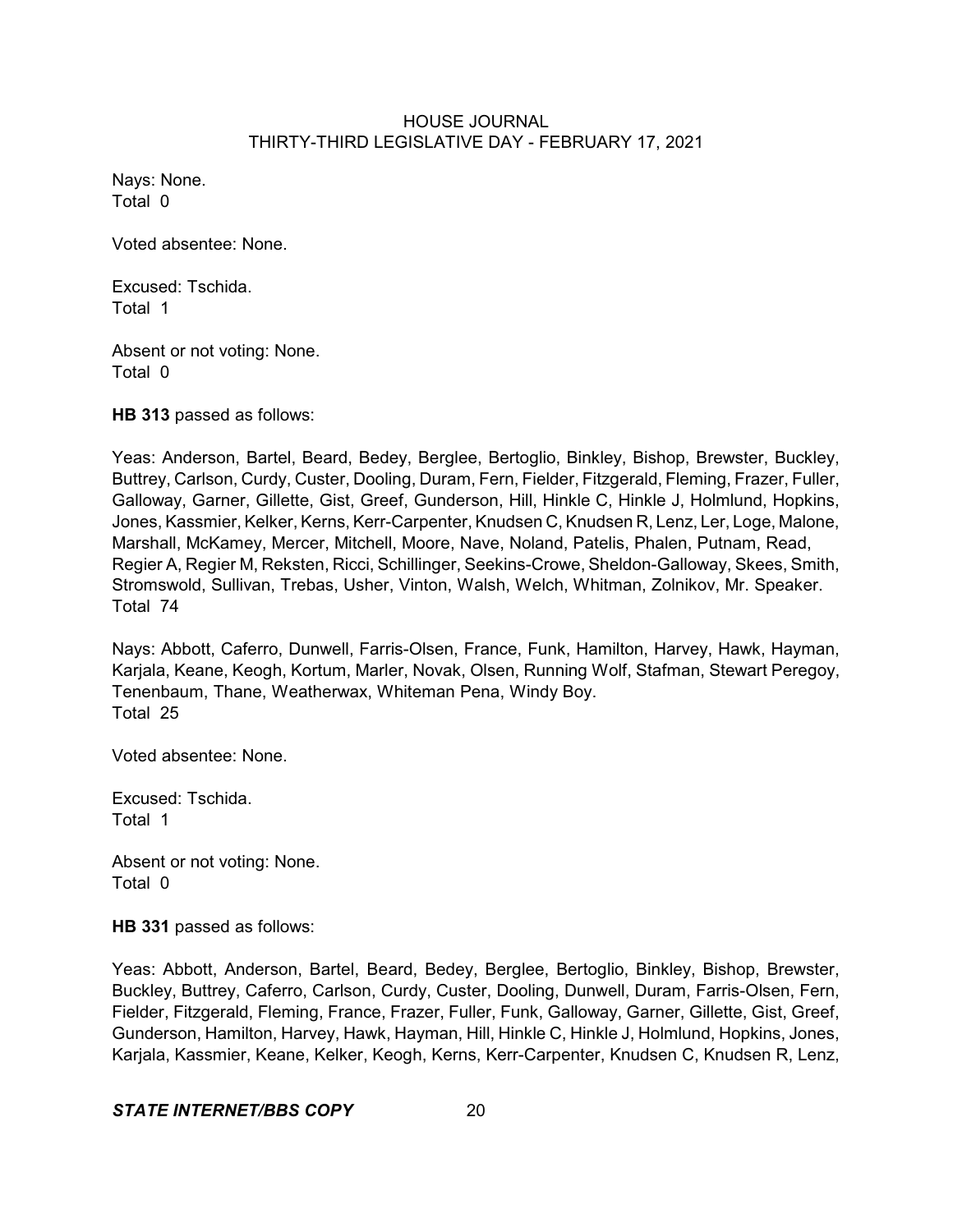Ler, Loge, Malone, Marler, Marshall, McKamey, Mercer, Mitchell, Moore, Nave, Noland, Novak, Olsen, Patelis, Phalen, Putnam, Read, Regier A, Regier M, Reksten, Ricci, Running Wolf, Schillinger, Seekins-Crowe, Sheldon-Galloway, Skees, Stafman, Stewart Peregoy, Stromswold, Sullivan, Tenenbaum, Thane, Trebas, Usher, Vinton, Walsh, Weatherwax, Welch, Whiteman Pena, Whitman, Windy Boy, Zolnikov, Mr. Speaker. Total 97

Nays: Kortum, Smith. Total 2

Voted absentee: None.

Excused: Tschida. Total 1

Absent or not voting: None. Total 0

### **UNFINISHED BUSINESS**

Pursuant to House rule H50-120, Representative Anderson requested to change their February 11, 2021 Second Reading vote on **SB 96** and **SB 104**, and Third Reading vote on **HB 208**, **HB 224**, **HB 225**, **HB 242**, **SB 27**, **SB 31**, **SB 61**,and **SB 66** from Not Voting to Yes. The votes were not recorded due to a remote voting system malfunction.

Mr. Speaker, I move that the following undersigned name be **ADDED** as sponsor to **HJR 12**. Motion carried.

**HJR 12** (M. Dunwell, Chief Sponsor) E. Stafman.

Mr. Speaker, I move that the following undersigned name be **REMOVED** as sponsor to **HJR 11**. Motion carried.

**HJR 11** (B. Mitchell, Chief Sponsor) E. Hill.

Mr. Speaker, I move that the following undersigned name be **REMOVED** as sponsor to **HB 352**. Motion carried.

**HB 352** (J. Hinkle, Chief Sponsor) M. Thane.